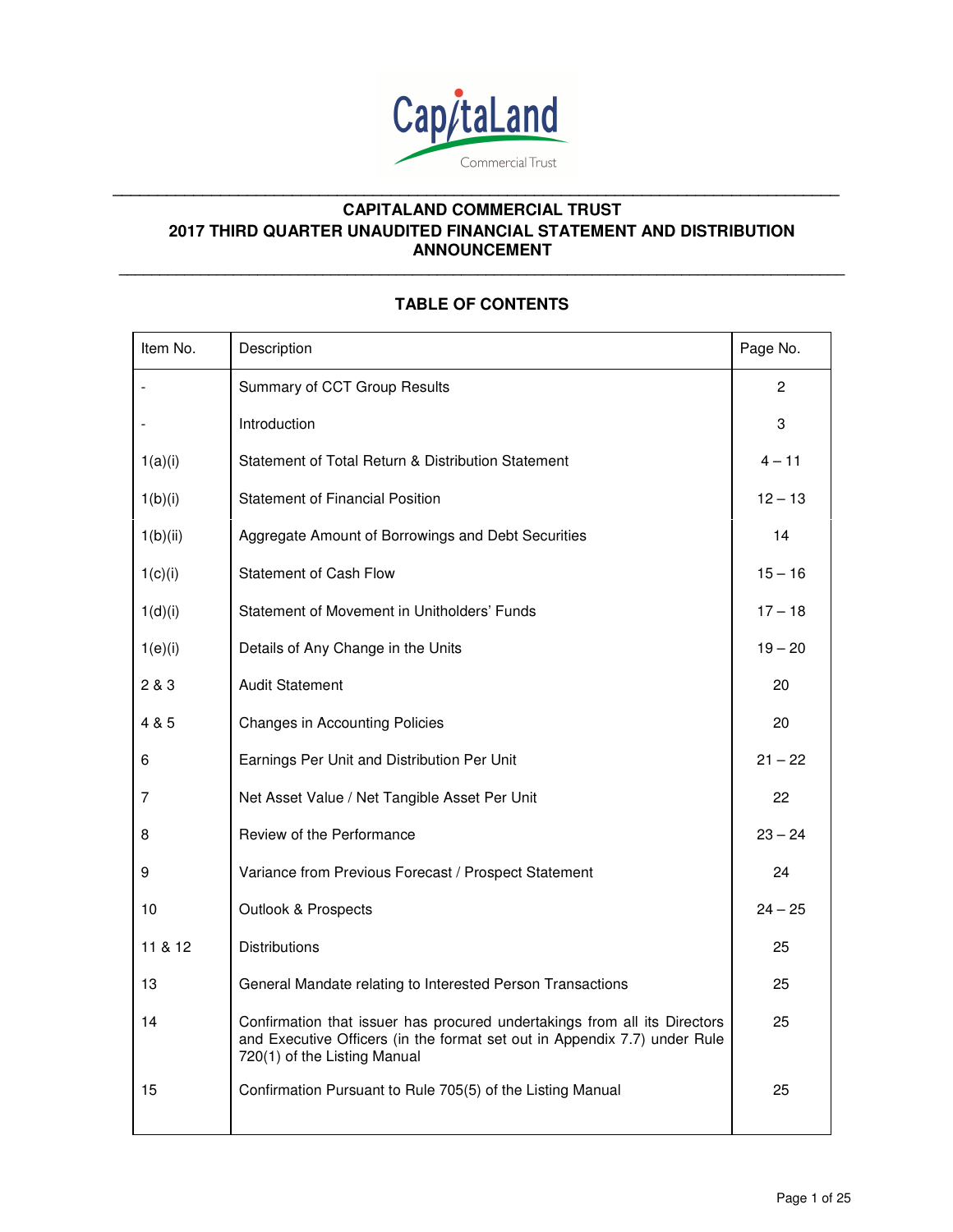|                                                                                                                                                      | 3Q 2017      | 3Q 2016 | Change<br>% | YTD Sep 2017   | YTD Sep 2016 | Change<br>% |
|------------------------------------------------------------------------------------------------------------------------------------------------------|--------------|---------|-------------|----------------|--------------|-------------|
| Gross Revenue (S\$'000) $(1)$                                                                                                                        | 74,145       | 74,422  | (0.4)       | 251,165        | 208,851      | 20.3        |
| Net Property Income (S\$'000) $(2)$                                                                                                                  | 58,555       | 57,028  | 2.7         | 197,513        | 160,507      | 23.1        |
| Distributable Income (S\$'000)                                                                                                                       | $73,109$ (3) | 68,296  | 7.0         | (3)<br>213,868 | 198,229      | 7.9         |
| Distribution Per Unit ("DPU") (cents)                                                                                                                | $2.36^{(4)}$ | 2.30    | 2.6         | 6.92 $(4)$     | 6.69         | 3.4         |
| No of Units in issue at the end of the period (million)                                                                                              | 3,094        | 2,963   | 4.4         | 3,094          | 2,963        | 4.4         |
| <b>For Information Only</b><br>Adjusted DPU (cents) <sup>(5)</sup><br>(Adjusted to take into account Rights Issue announced<br>on 21 September 2017) | 2.02         | 1.89    | 6.9         | 6.58           | 6.28         | 4.8         |
| No of Units in issue as at 30 September 2017 and<br>expected to be issued in October 2017 (million) <sup>(6)</sup>                                   | 3,607        | 3,607   |             | 3,607          | 3,607        |             |

#### **SUMMARY OF CCT GROUP RESULTS**

Notes:

- 1) CCT divested One George Street (50% stake) on 19 June 2017, Golden Shoe Car Park on 12 July 2017 and Wilkie Edge on 11 September 2017. The divestments resulted in marginally lower gross revenue in 3Q 2017 compared with 3Q 2016 albeit the impact was mitigated by higher gross revenue from CapitaGreen (3 months' revenue in 3Q 2017 versus 1 month's revenue in 3Q 2016). On the other hand, gross revenue for YTD Sep 2017 was higher than the same period last year largely due to higher gross revenue from CapitaGreen (9 months revenue in YTD Sep 2017 versus 1 month revenue in YTD Sep 2016).
- 2) Net Property Income rose in 3Q 2017 versus 3Q 2016 largely due to lower operating expenses such as property tax that offset the lower revenue. NPI for YTD Sep 2017 was higher than the same period last year largely due to higher revenue.
- 3) Includes other gains of S\$3.3 million which is a top up for the loss of distributable income arising from the divestments of One George Street (50% interest) and Wilkie Edge.
- 4) 3Q 2017 DPU of 2.36 cents was computed based on 3,094 million of CCT units ("Units") issued as at 30 September 2017. YTD Sep 2017 DPU of 6.92 cents was based on the aggregate of 1H 2017 actual DPU of 4.56 cents announced on 27 July 2017 and 3Q 2017 DPU of 2.36 cents.
- 5) The adjusted DPU was computed after taking into consideration additional 513 million CCT Units ("Rights Units") expected to be listed on 27 October 2017 pursuant to the equity issuance exercise announced on 21 September 2017.

The equity issuance exercise relates to the approximately S\$700 million underwritten renounceable rights issue ("Rights Issue"). The rights ratio is 166 Rights Units for every 1,000 existing CCT Units offered at an issue price of S\$1.363 per Rights Unit. The Rights Units to be issued will rank pari passu in all respects with the existing Units, including the right to any distributions which may accrue for the period from 1 July 2017 to 31 December 2017 as well as all distributions thereafter.

Adjusted YTD Sep 2017 DPU of 6.58 cents was based on the aggregate of 1H 2017 actual DPU of 4.56 cents announced on 27 July 2017 and adjusted 3Q 2017 DPU of 2.02 cents.

Adjusted YTD Sep 2016 DPU of 6.28 cents was based on the aggregate of 1H 2016 actual DPU of 4.39 cents announced on 28 July 2016 and adjusted 3Q 2016 DPU of 1.89 cents.

The net proceeds from the Rights Issue will be used to partly fund the acquisition of Asia Square Tower 2, with the completion expected to be on 1 November 2017.

6) Aggregate number of Units in issue as at 30 September 2017 and additional 513 million CCT Units expected to be issued in October 2017 following the Rights Issue announced on 21 September 2017.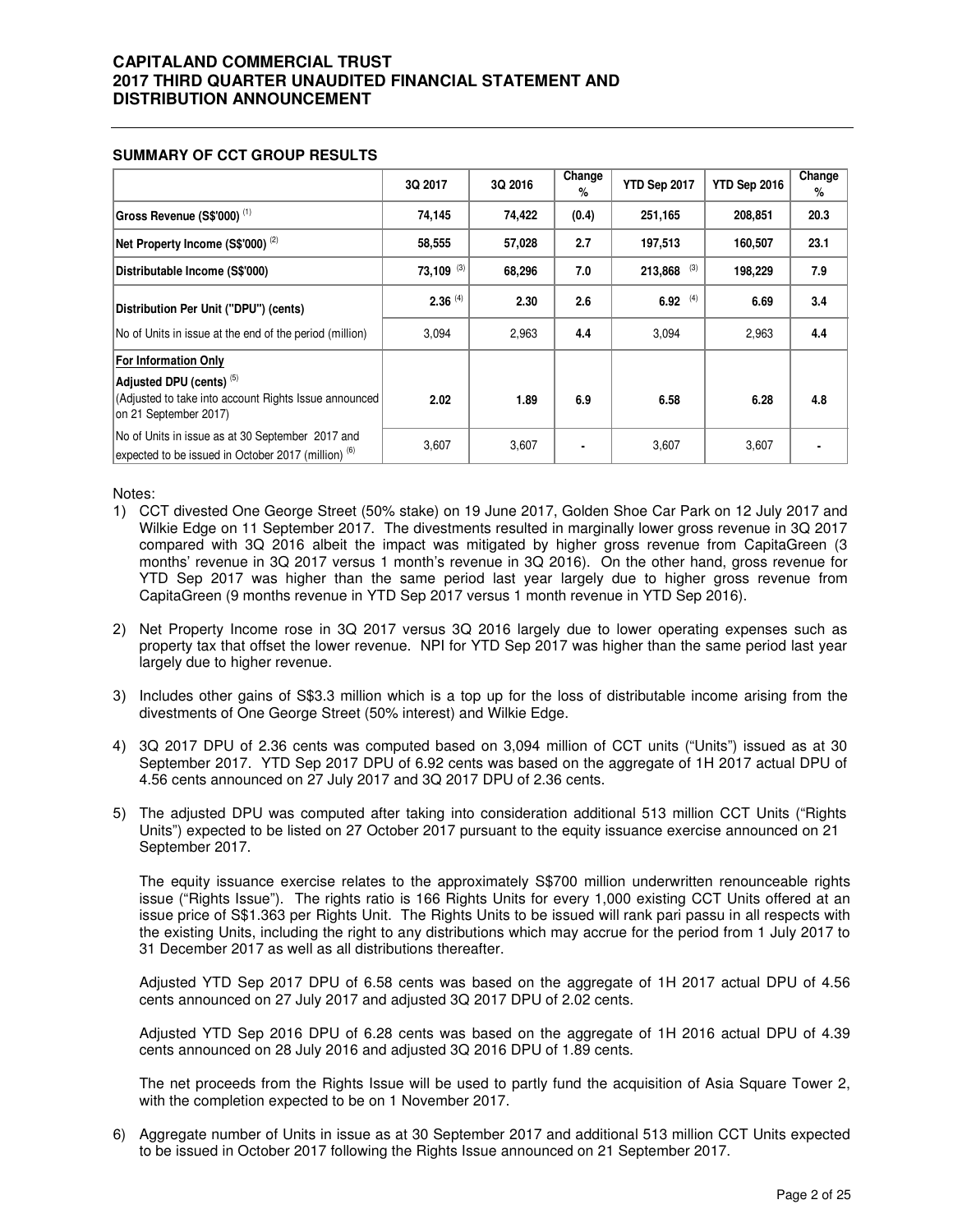### **INTRODUCTION**

CapitaLand Commercial Trust ("CCT") was established pursuant to a trust deed dated 6 February 2004 (as amended) executed between CapitaLand Commercial Trust Management Limited as manager of CCT (the "Manager") and HSBC Institutional Trust Services (Singapore) Limited as trustee of CCT (the "CCT Trustee").

As of 30 September 2017, CCT's portfolio consists of Capital Tower, Six Battery Road, HSBC Building, Bugis Village, Twenty Anson, CapitaGreen held through wholly owned MSO Trust, 60% interest in Raffles City Singapore held through RCS Trust, 50% interest in One George Street held through One George Street LLP ("OGS LLP") and 45% interest in Glory Office Trust ("GOT") and Glory SR Trust ("GSRT"). GOT and GSRT hold Golden Shoe Car Park which is undergoing redevelopment into an integrated development, comprising the office and service residence components. In addition, CCT owns 11% of MRCB-Quill REIT ("MQREIT"), a commercial REIT listed in Malaysia.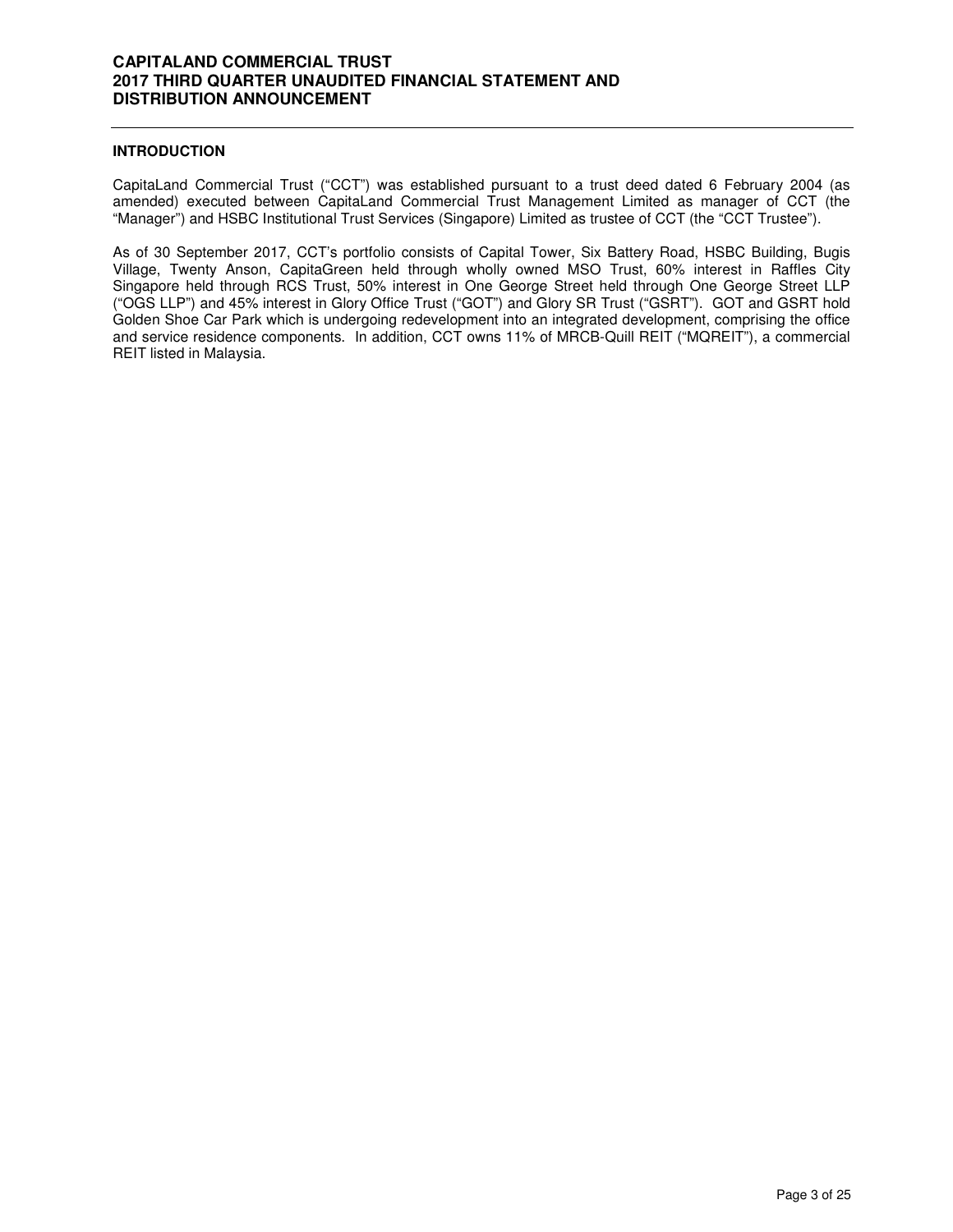#### **1(a)(i) Statement of Total Return & Distribution Statement (3Q 2017 vs 3Q 2016)**

|                                                     |                |           | Group          |           |           | <b>Trust</b> |           |
|-----------------------------------------------------|----------------|-----------|----------------|-----------|-----------|--------------|-----------|
| <b>Statement of Total Return</b>                    | <b>Note</b>    | 3Q 2017   | 3Q 2016        | Change    | 3Q 2017   | 3Q 2016      | Change    |
|                                                     |                | S\$'000   | S\$'000        | $\%$      | S\$'000   | S\$'000      | $\%$      |
| Gross rental income                                 | 1              | 68,848    | 68,264         | 0.9       | 47,164    | 61,599       | (23.4)    |
| Car park income                                     | $\overline{c}$ | 1,852     | 2,944          | (37.1)    | 1,467     | 2,833        | (48.2)    |
| Other income                                        | 3              | 3,445     | 3,214          | 7.2       | 2,570     | 2,997        | (14.2)    |
| <b>Gross revenue</b>                                |                | 74,145    | 74,422         | (0.4)     | 51,201    | 67,429       | (24.1)    |
| Property management fees                            | 4              | (1,666)   | (1,620)        | 2.8       | (1, 117)  | (1, 454)     | (23.2)    |
| Property tax                                        | 5              | (4, 879)  | (6,086)        | (19.8)    | (3,026)   | (5, 438)     | (44.4)    |
| Other property operating expenses                   | 6              | (9,045)   | (9,688)        | (6.6)     | (6, 236)  | (8,858)      | (29.6)    |
| Property operating expenses                         |                | (15,590)  | (17, 394)      | (10.4)    | (10, 379) | (15, 750)    | (34.1)    |
| Net property income                                 | $\overline{7}$ | 58,555    | 57,028         | 2.7       | 40,822    | 51,679       | (21.0)    |
| Interest income                                     | 8              | 1,043     | 1,020          | 2.3       | 4,514     | 2,123        | <b>NM</b> |
| Investment income                                   | 9              | 1,575     | 1,661          | (5.2)     | 35,916    | 28,161       | 27.5      |
| Amortisation of intangible asset                    | 10             | (252)     | (438)          | (42.5)    | (252)     | (438)        | (42.5)    |
| Costs associated with acquisition of subsidiary     | 11             |           | (10, 935)      | <b>NM</b> |           | (10, 935)    | <b>NM</b> |
| Asset management fees:                              |                |           |                |           |           |              |           |
| - Base fees                                         | 12             | (1,627)   | (1, 469)       | 10.8      | (1,211)   | (1, 335)     | (9.3)     |
| - Performance fees                                  | 13             | (2, 312)  | (1,825)        | 26.7      | (1,961)   | (1,751)      | 12.0      |
| Trust expenses                                      |                | 414       | (620)          | <b>NM</b> | 490       | (596)        | <b>NM</b> |
| Finance costs                                       | 14             | (14, 726) | (12, 422)      | 18.5      | (7, 220)  | (10, 124)    | (28.7)    |
| Net income before share of profit of joint ventures |                | 42,670    | 32,000         | 33.3      | 71,098    | 56,784       | 25.2      |
| Share of profit (net of tax) of:                    |                |           |                |           |           |              |           |
| - Joint ventures                                    | 15             | 23,488    | 22,158         | 6.0       |           |              |           |
| Net income                                          |                | 66,158    | 54,158         | 22.2      | 71,098    | 56,784       | 25.2      |
| Loss on acquisition of subsidiary - net             | 16             |           | (2, 562)       | <b>NM</b> |           |              | <b>NM</b> |
| Net gain on disposal of investment properties       | 17             | 72,572    | $\overline{a}$ | <b>NM</b> | 72,572    |              | <b>NM</b> |
| Net gain in fair value of investment properties     | 18             | 20,100    | $\centerdot$   | <b>NM</b> | 20,100    |              | NM        |
| Total return for the period before tax              |                | 158,830   | 51,596         | NM        | 163,770   | 56,784       | <b>NM</b> |
| Tax expense                                         | 19             | (198)     | (165)          | 20.0      | (198)     | (237)        | (16.5)    |
| Total return for the period after tax               |                | 158,632   | 51,431         | <b>NM</b> | 163,572   | 56,547       | NM        |
| <b>Distribution Statement</b>                       |                |           |                |           |           |              |           |
| Net income before share of profit of joint ventures |                | 42,670    | 32,000         | 33.3      | 71,098    | 56,784       | 25.2      |
| Net tax and other adjustments                       | 20             | 549       | 11,699         | (95.3)    | (1,289)   | 11,512       | NM        |
| Distribution from joint ventures                    | 21             | 26,590    | 24,597         | 8.1       |           |              |           |
| Other gains distribution                            | 22             | 3,300     |                | <b>NM</b> | 3,300     |              |           |
| Distributable income to unitholders                 |                | 73,109    | 68,296         | 7.0       | 73,109    | 68,296       | 7.0       |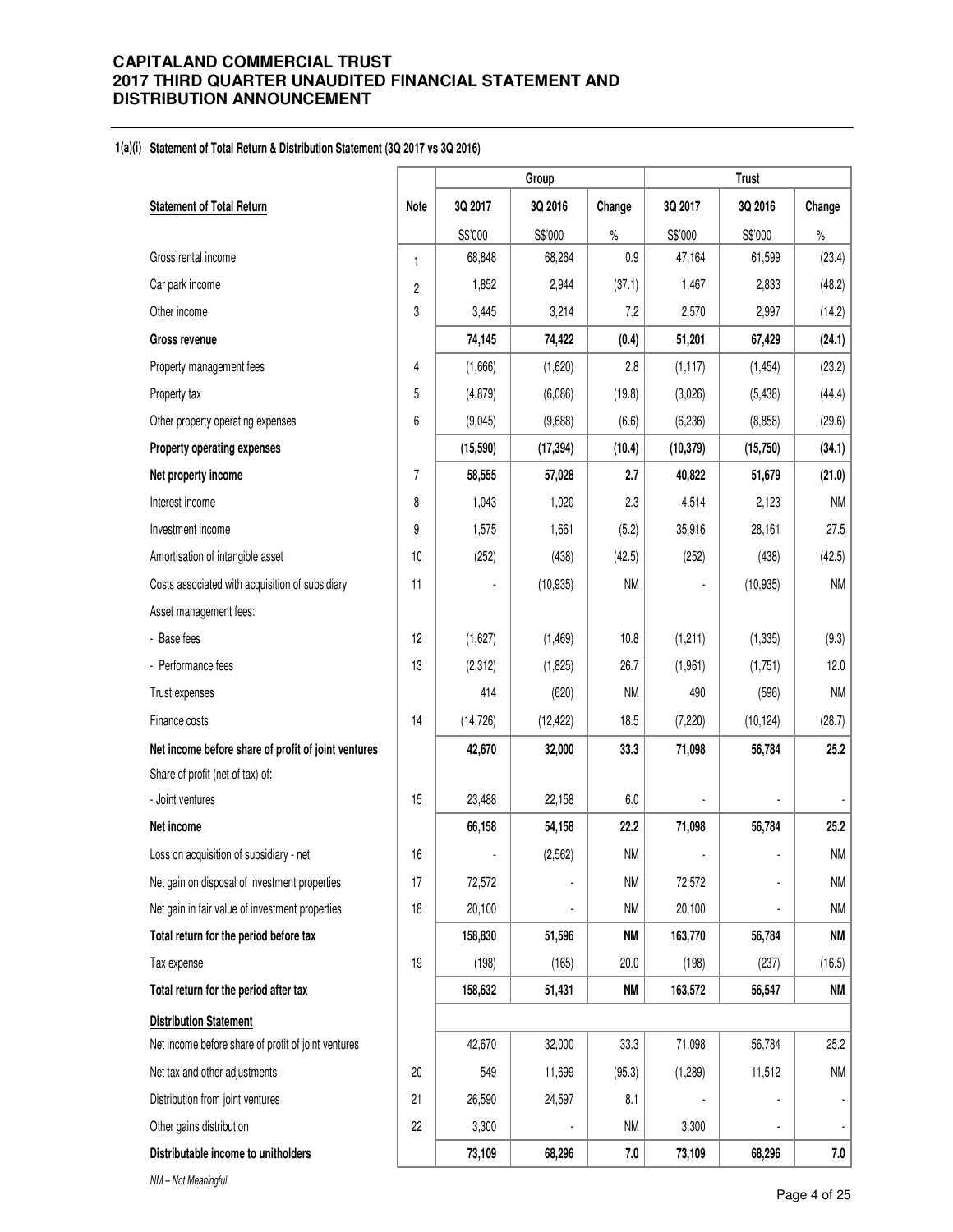### Notes:

- (1) At the Trust level, gross rental income of S\$47.2 million for 3Q 2017 fell S\$14.4 million from 3Q 2016 following the divestments of One George Street, Golden Shoe Car Park (to the joint venture) and Wilkie Edge on 19 June 2017, 12 July 2017 and 11 September 2017 respectively. At the Group level, contribution from CapitaGreen (3 months in 3Q 2017 versus 1 month in 3Q 2016 ) resulted in the marginal increase of gross rental income in 3Q 2107 vis-à-vis 3Q 2016.
- (2) Car park income was lower primarily due to the cessation of car park operations at Golden Shoe Car Park.
- (3) Other income includes the following:
	- (a) Yield stabilization income of S\$0.3 million accrued in 3Q 2017 for Twenty Anson (3Q 2016: S\$0.4 million). The amount was accrued pursuant to a Deed of Yield Stabilization ('YS Deed') dated 22 March 2012 whereby a yield stabilization sum of S\$17.1 million was provided to achieve a net property income yield of up to 5.5% per annum based on Twenty Anson's purchase consideration of S\$430.0 million. The yield stabilization sum was fully utilised in 3Q 2017.
	- (b) Recovery from tenants and licence income. At the Trust level, the amount was lower in 3Q 2017 vis-à-vis 3Q 2016 due to the divestments but at the Group level, contribution from CapitaGreen led to the increase in 3Q 2017 from a year ago.
- (4) At the Trust level, property management fees for 3Q 2017 were lower vis-à-vis 3Q 2016 due to the divestments. At the Group level, the increase was due to the consolidation of property management fees for CapitaGreen (3 months in 3Q 2017 vs 1 month in 3Q 2016).
- (5) Property tax was lower in 3Q 2017 from a year ago due to divestments as well as lower annual values assessed by Inland Revenue of Singapore Authority.
- (6) Lower property operating expenses in 3Q 2017 versus 3Q 2016 was mainly due to divestments of the properties.
- (7) The following was included as part of the net property income:

Depreciation and amortisation of lease incentives  $(7a)$ 

|         | Group   |        | Trust   |         |        |  |  |
|---------|---------|--------|---------|---------|--------|--|--|
| 3Q 2017 | 3Q 2016 | Change | 3Q 2017 | 3Q 2016 | Change |  |  |
| S\$'000 | S\$'000 | $\%$   | S\$'000 | S\$'000 | %      |  |  |
| 1,286   | 447     | NM     | 295     | 343     | (14.0) |  |  |

- (7a) At the Trust level, lower depreciation and amortization of lease incentives was due to divestments. However, at the Group level, higher depreciation and amortisation of lease incentives in 3Q 2017 versus 3Q 2016 was contributed by CapitaGreen (3 months in 3Q 2017 vs 1 month in 3Q 2016).
- (8) Interest income includes the following:

|                                             | Group   |         |           | Trust   |         |        |
|---------------------------------------------|---------|---------|-----------|---------|---------|--------|
|                                             | 3Q 2017 | 3Q 2016 | Change    | 3Q 2017 | 3Q 2016 | Change |
|                                             | S\$'000 | S\$'000 | $\%$      | S\$'000 | S\$'000 | $\%$   |
| Interest income from cash balance (8a)      | 1,011   | 187     | <b>NM</b> | 988     | 151     | NM     |
| Interest income from unitholder's loan (8b) | 32      | 833     | (96.2)    | 3,526   | .972    | 78.8   |
| Total                                       | 043     | ,020    | 2.3       | 4,514   | 2,123   | NM     |

- (8a) Interest income from cash balance was higher in 3Q 2017 primarily due to higher cash balance.
- (8b) At the Trust level, the increase in interest income in 3Q 2017 vis-à-vis 3Q 2016 was due to more unitholder's loans extended to MSO Trust (holds CapitaGreen). At the Group level, it relates to CCT's 45% share in interest income from unitholder's loan to GOT and GSRT (both GOT and GSRT hold the development of Golden Shoe Car Park) but there was no interest income from MSO Trust in 3Q 2017. MSO Trust is wholly owned by CCT since 31 August 2016 and interest income from subsidiary is eliminated at the Group level, which explained the sharp drop in 3Q 2017 versus 3Q 2016.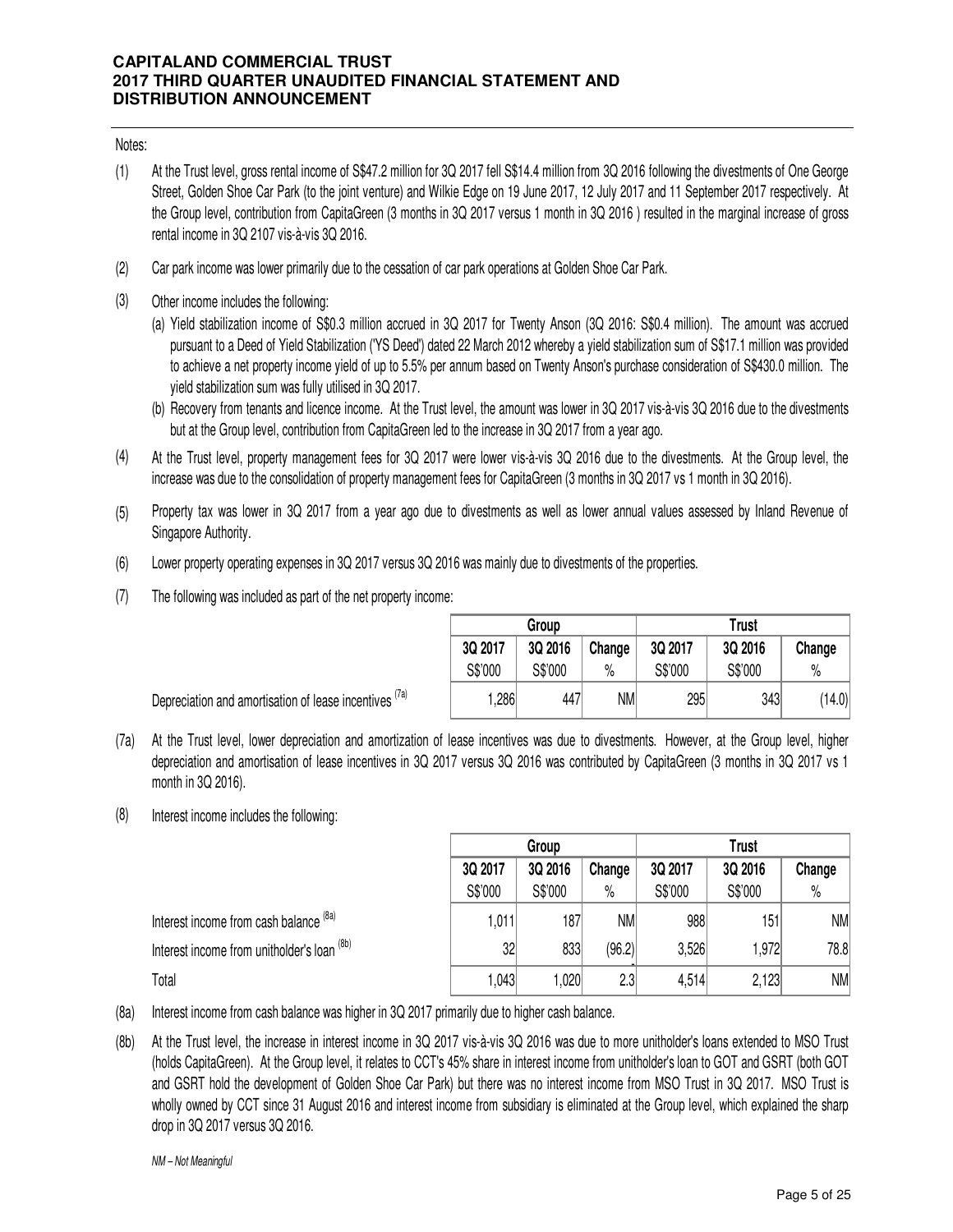- (9) The increase in 3Q 2017 versus 3Q 2016 was due mainly to higher distributions from MSO Trust that holds CapitaGreen.
- (10) This relates to the amortisation of yield stabilization income in relation to Twenty Anson.
- (11) This relates mainly to the acqusition fees incurred for the purchase of 60% units in MSO Trust in 3Q 2016.
- (12) At the Trust level, the lower base component of asset management fees in 3Q 2017 from 3Q 2016 was due to divestments. At the Group level, consolidation of CapitaGreen resulted in higher base component of asset management fees in 3Q 2017 versus 3Q 2016.
- (13) At the Trust level, performance component of the asset management fees was higher in 3Q 2017 from 3Q 2016 primarily due to higher net investment income which in turn was due to lower transaction cost incurred in 3Q 2017. At the Group level, consolidation of performance component of the asset management fees for CapitaGreen accounted for the increase.
- (14) Finance costs include the following:

|                                    |         | Group   |        |         | Trust   |        |
|------------------------------------|---------|---------|--------|---------|---------|--------|
|                                    | 3Q 2017 | 3Q 2016 | Change | 3Q 2017 | 3Q 2016 | Change |
|                                    | S\$'000 | S\$'000 | $\%$   | S\$'000 | S\$'000 | $\%$   |
| Interest cost (14a)                | 14,098  | 11,316  | 24.6   | 6,820   | 9.095   | (25.0) |
| Amortisation and transaction costs | 628     | .106    | (43.2) | 400     | ,029    | (61.1) |
| Total                              | 14,726  | 12,422  | 18.5   | 7,220   | 10,124  | (28.7) |

- (14a) At the Trust level, the drop in interest cost in 3Q 2017 from 3Q 2016 was due to repayment of bank borrowings as well as the conversion of the convertible bonds to CCT Units. At the Group level, consolidation of MSO Trust's interest cost (3 months in 3Q 2017 vs 1 month in 3Q 2016) accounted for the increase in 3Q 2017 from a year ago.
- (15) In 3Q 2017, the share of profit of joint ventures relates mainly to profits for RCS Trust (CCT's 60% interest) and OGS LLP (CCT's 50% interest with effect from 19 June 2017). For 3Q 2016, it relates to profits of RCS Trust (CCT's 60% interest) and MSO Trust (CCT's 40% interest up to 31 August 2016). Summary of the share of results of joint ventures are as follows:

|                                              |          | For information only |        |  |  |
|----------------------------------------------|----------|----------------------|--------|--|--|
|                                              |          | Group                |        |  |  |
|                                              | 3Q 2017  | 3Q 2016              | Change |  |  |
|                                              | S\$'000  | S\$'000              | $\%$   |  |  |
| Gross revenue <sup>(15a)</sup>               | 40,571   | 40,275               | 0.7    |  |  |
| Property operating expenses <sup>(15b)</sup> | (9,229)  | (9, 544)             | (3.3)  |  |  |
| Net property income                          | 31,342   | 30,731               | 2.0    |  |  |
| Finance costs <sup>(15c)</sup>               | (5, 122) | (6,086)              | (15.8) |  |  |
| Trust and other expenses (15d)               | (2,732)  | (2, 487)             | 9.9    |  |  |
| Profit of joint ventures (net of tax)        | 23,488   | 22,158               | 6.0    |  |  |

- (15a) In 3Q 2017, it relates to CCT's 60% share of gross revenue from RCS Trust (S\$34.3 million) and CCT's 50% share of gross revenue from OGS LLP (S\$6.2 million). In 3Q 2016, it relates to CCT's 60% share of gross revenue from RCS Trust (S\$34.9 million) and CCT's 40% share of gross revenue from MSO Trust up to 31 August 2016 (S\$ 5.4 million).
- (15b) In 3Q 2017, it relates to CCT's share of property operating expenses of RCS Trust (CCT's 60% interest) and OGS LLP's (CCT's 50% interest) whereas, in 3Q 2016, it relates to CCT's share of property operating expenses for RCS Trust (CCT's 60% interest) and MSO Trust (CCT's 40% interest up to 31 August 2016).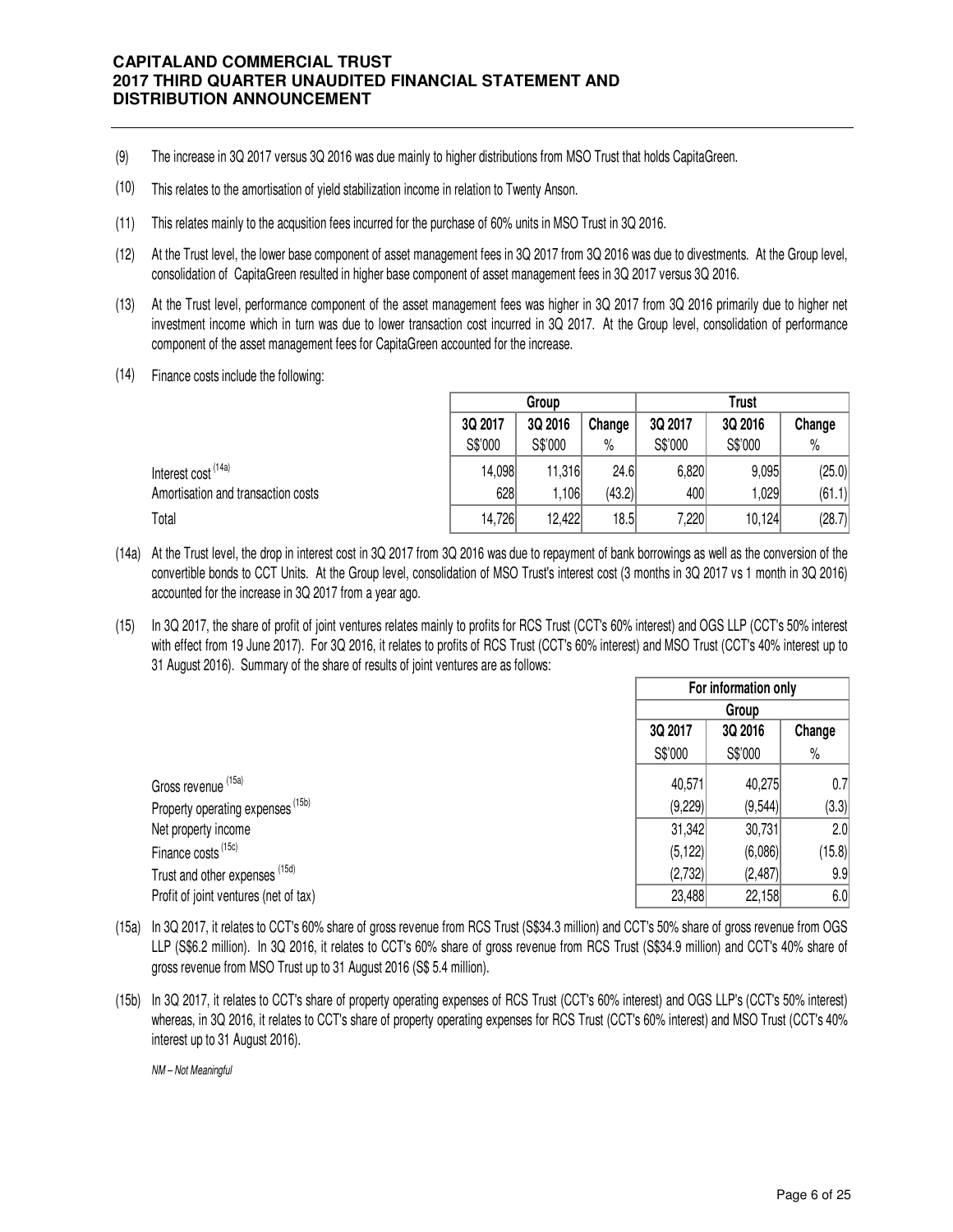- (15c) The decrease in share of finance costs in 3Q 2017 vis-à-vis 3Q 2016 was mainly due to MSO Trust's finance costs (CCT's 40% interest) not being accounted under share of joint ventures from 31 August 2016. The decrease has been offset by inclusion of finance costs in 3Q 2017 for OGS LLP (CCT's 50% interest) as welll as higher interest expenses for RCS Trust.
- (15d) Includes asset management fees.
- (16) This relates to the net loss recognised in 3Q 2016 in relation to the acquisition of 60% interest in MSO Trust.
- (17) This relates mainly to the net gain in relation to the divestment of Wilkie Edge.
- (18) This relates to the fair value gain in Golden Shoe Car Park recognised in 3Q 2017, prior to the divestment to the sub-trusts GOT and GSRT, in which CCT has a 45% interest.
- (19) This relates to the withholding tax paid on the distribution received from MQREIT as well as the tax incurred for the yield stabilization sum for Twenty Anson.
- (20) Included in net tax and other adjustments are the following:

|                                                               | Group<br>Trust |          |        |         |         |           |
|---------------------------------------------------------------|----------------|----------|--------|---------|---------|-----------|
|                                                               | 3Q 2017        | 3Q 2016  | Change | 3Q 2017 | 3Q 2016 | Change    |
|                                                               | S\$'000        | S\$'000  | $\%$   | S\$'000 | S\$'000 | $\%$      |
| Asset management fee payable in Units <sup>(20a)</sup>        | 180            | 904      | (80.1) | 180     | 904     | (80.1)    |
| Trustee's fees                                                | 212            | 180      | 17.8   | 161     | 180     | (10.6)    |
| Amortisation and transaction costs (Finance) <sup>(20b)</sup> | 628            | 1,106    | (43.2) | 400     | 29. ا   | (61.1)    |
| Costs associated with acquisition of subsidiary               |                | 10,935   | NM     |         | 10,935  | NM        |
| Temporary differences and other items (20c)                   | (471)          | (1, 426) | (67.0) | (2,030) | (1,536) | 32.2      |
| Total                                                         | 549            | 1,699    | (95.3) | (1,289) | 11,512  | <b>NM</b> |

(20a) The lower asset management fee payable in Units in 3Q 2017 compared with that of 3Q 2016 was due to divestment of One George Street whereby the asset management fees was paid in Units. Asset management fee for OGS LLP is paid in cash.

- (20b) This relates to amortisation of upfront fees and transaction costs incurred on bank borrowings. The fees was lower in 3Q 2017 due to lower amortisation and transaction costs incurred.
- (20c) Included in temporary differences and other items were tax-exempt income retained by CCT. The tax-exempt income comprised Twenty Anson's yield stabilization sum of S\$0.2 million and MQREIT's tax-exempt income of S\$1.4 million (3Q 2016: tax-exempt income from Twenty Anson's yield stabilization sum of S\$0.3 million and MQREIT's tax exempt income of S\$1.5 million). The amount was retained for anticipated capital expenditure and/or distribution to unitholders.
- (21) For 3Q 2017, it relates to distribution from RCS Trust (CCT's 60% interest) and OGS LLP (CCT's 50% interest). For 3Q 2016, it relates to distribution from RCS Trust (CCT's 60% interest) and MSO Trust (CCT's 40% interest).
- (22) Other gains distribution relates to distribution from gains arising from the divestments of One George Street (50% interest) and Wilkie Edge.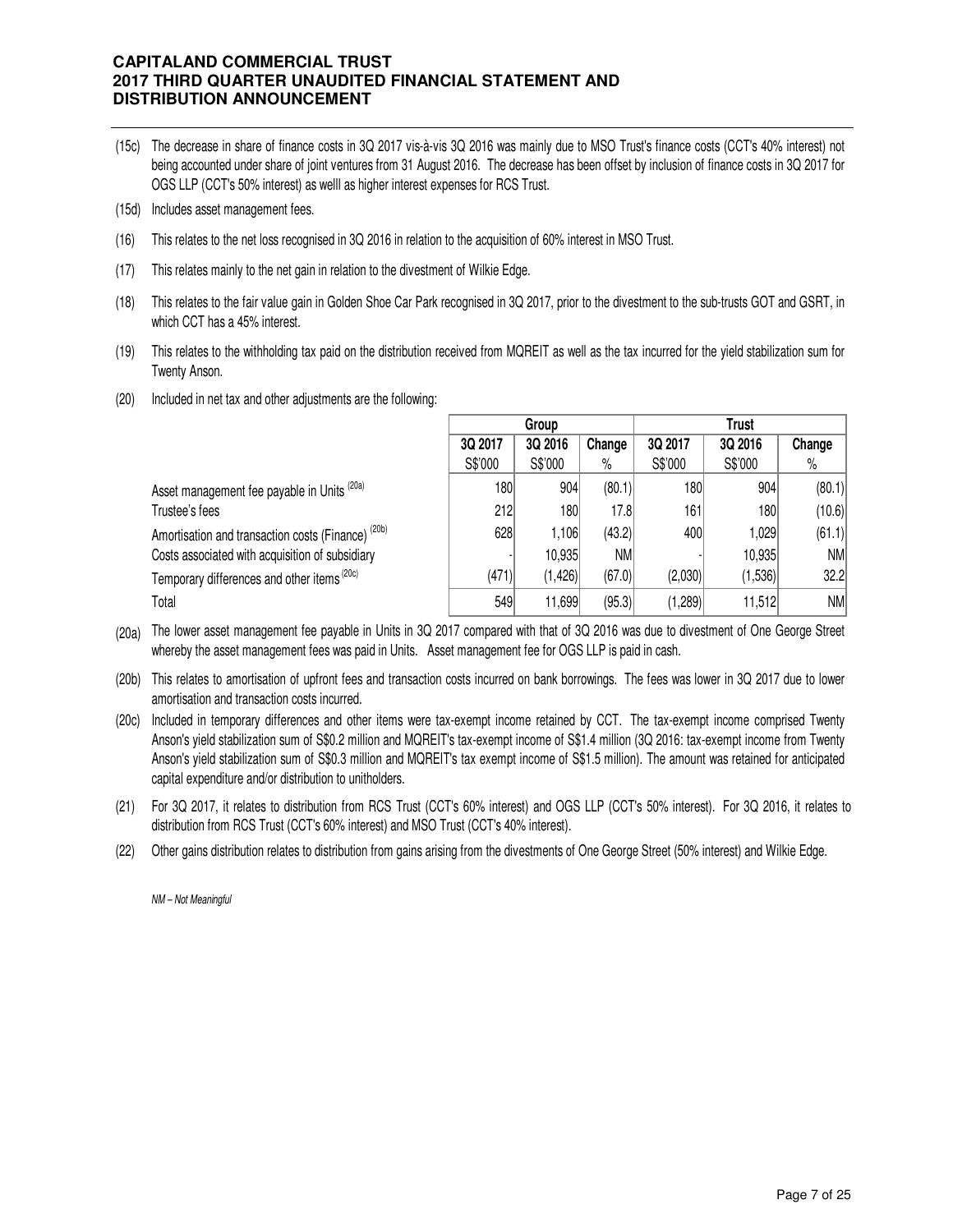#### **1(a)(ii) Statement of Total Return & Distribution Statement (YTD SEP 2017 vs YTD SEP 2016)**

|                                                     |                |              | Group        |           |              | <b>Trust</b> |           |
|-----------------------------------------------------|----------------|--------------|--------------|-----------|--------------|--------------|-----------|
| <b>Statement of Total Return</b>                    | <b>Note</b>    | YTD Sep 2017 | YTD Sep 2016 | Change    | YTD Sep 2017 | YTD Sep 2016 | Change    |
|                                                     |                | S\$'000      | S\$'000      | $\%$      | S\$'000      | S\$'000      | $\%$      |
| Gross rental income                                 | $\mathbf{1}$   | 232,432      | 190,945      | 21.7      | 168,556      | 184,280      | (8.5)     |
| Car park income                                     | $\mathbf{2}$   | 7,270        | 8,626        | (15.7)    | 6,194        | 8,515        | (27.3)    |
| Other income                                        | 3              | 11,463       | 9,280        | 23.5      | 9,298        | 9,063        | 2.6       |
| <b>Gross revenue</b>                                |                | 251,165      | 208,851      | 20.3      | 184,048      | 201,858      | (8.8)     |
| Property management fees                            |                | (5,675)      | (4, 531)     | 25.2      | (4,038)      | (4, 365)     | (7.5)     |
| Property tax                                        | 4              | (18, 465)    | (18,028)     | 2.4       | (12, 985)    | (17, 380)    | (25.3)    |
| Other property operating expenses                   | 5              | (29, 512)    | (25, 785)    | 14.5      | (22, 421)    | (24, 955)    | (10.2)    |
| Property operating expenses                         |                | (53, 652)    | (48, 344)    | 11.0      | (39, 444)    | (46, 700)    | (15.5)    |
| Net property income                                 | 6              | 197,513      | 160,507      | 23.1      | 144,604      | 155,158      | (6.8)     |
| Interest income                                     | $\overline{7}$ | 1,538        | 3,676        | (58.2)    | 11,803       | 4,730        | <b>NM</b> |
| Investment income                                   | 8              | 1,575        | 3,369        | (53.3)    | 109,940      | 75,775       | 45.1      |
| Amortisation of intangible asset                    | 9              | (2,086)      | (769)        | <b>NM</b> | (2,086)      | (769)        | <b>NM</b> |
| Costs associated with acquisition of subsidiary     | 10             |              | (10, 935)    | <b>NM</b> |              | (10, 935)    | NM        |
| Asset management fees:                              |                |              |              |           |              |              |           |
| - Base fees                                         | 11             | (4,983)      | (4,093)      | 21.7      | (3,757)      | (3,959)      | (5.1)     |
| - Performance fees                                  | 11             | (7, 379)     | (6, 404)     | 15.2      | (6, 324)     | (6, 330)     | (0.1)     |
| Trust expenses                                      |                | (1,800)      | (1,829)      | (1.6)     | (1,583)      | (1,799)      | (12.0)    |
| Finance costs                                       | 12             | (50, 338)    | (31, 485)    | 59.9      | (28, 041)    | (29, 174)    | (3.9)     |
| Net income before share of profit of joint ventures |                | 134,040      | 112,037      | 19.6      | 224,556      | 182,697      | 22.9      |
| Share of profit (net of tax) of:                    |                |              |              |           |              |              |           |
| - Joint ventures                                    | 13             | 69,319       | 78,310       | (11.5)    |              |              |           |
| Net income                                          |                | 203,359      | 190,347      | 6.8       | 224,556      | 182,697      | 22.9      |
| Impairment of available-for-sale investment         | 14             |              | (8,916)      | <b>NM</b> |              | (8,916)      | <b>NM</b> |
| Loss on acquisition of subsidiary - net             | 15             |              | (2, 562)     | NM        |              |              |           |
| Net gain on disposal of investment properties       | 16             | 69,346       |              | <b>NM</b> | 69,346       |              | NM        |
| Net gain in fair value of investment properties     | 17             | 272,774      | 8,643        | <b>NM</b> | 257,929      | 8,643        | NM        |
| Total return for the period before tax              |                | 545,479      | 187,512      | NM        | 551,831      | 182,424      | <b>NM</b> |
| Tax expense                                         | 18             | (512)        | (391)        | 30.9      | (510)        | (461)        | 10.6      |
| Total return for the period after tax               |                | 544,967      | 187,121      | NM        | 551,321      | 181,963      | <b>NM</b> |
| <b>Distribution Statement</b>                       |                |              |              |           |              |              |           |
| Net income before share of profit of joint ventures |                | 134,040      | 112,037      | 19.6      | 224,556      | 182,697      | 23        |
| Net tax and other adjustments                       | 19             | 5,323        | 15,689       | (66.1)    | (13,988)     | 15,532       | NM        |
| Distribution from joint ventures                    | 20             | 71,205       | 70,503       | 1.0       |              |              |           |
| Other gains distribution                            | 21             | 3,300        |              | <b>NM</b> | 3,300        |              | NM        |
| Distributable income to unitholders                 |                | 213,868      | 198,229      | 7.9       | 213,868      | 198,229      | 7.9       |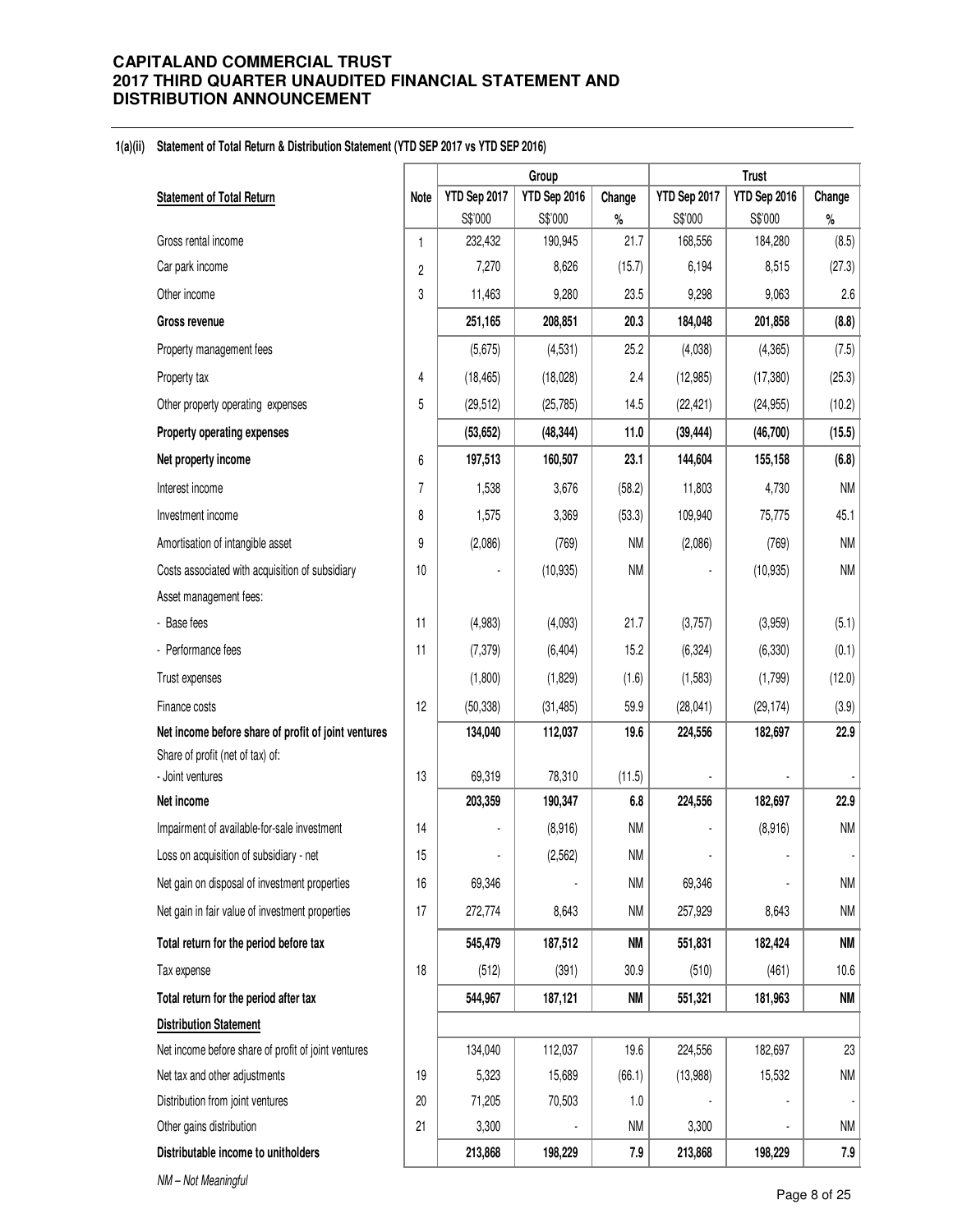Notes:

- (1) At the Trust level, gross rental revenue for YTD September 2017 was S\$168.6 million which was a decrease of S\$15.7 million or 8.5% from YTD September 2016 due to the divestments of One George Street, Golden Shoe Car Park and Wilkie Edge as well as lower gross rental revenue from other properties except for Capital Tower. However, at the Group level, the consolidation of CapitaGreen's gross rental revenue (S\$63.8 million for YTD September 2017 versus S\$6.7 million from 1 September 2016 to 30 September 2016 for YTD September 2016) resulted in higher gross rental revenue for the Group in YTD September 2017 as compared to YTD September 2016.
- (2) Car park income for the Trust was lower for the Trust in YTD September 2017 as compared with YTD September 2016. The decrease was mainly due to the cessation of car park operations at Golden Shoe Car Park in preparation for the redevelopment of the property.
- (3) Other income includes the following:
	- (a) Yield stabilization income of S\$2.1 million accrued in YTD September 2017 for Twenty Anson (YTD September 2016: S\$0.8 million). Please refer to note (3)(a) of page 5 for additional information; and
	- (b) Recovery from tenants, licence and other income which was higher in YTD September 2017 versus YTD September 2016 mainly due to contribution from CapitaGreen's tenant recoveries. The increase was offset by lower tenant recoveries arising from the divestments.
- (4) At the Group level, the higher property tax for YTD September 2017 vis-à-vis YTD September 2016 was primarily due to consolidation of MSO Trust's property tax. At the Trust level, the decrease in property tax for YTD September 2017 was due to the divestments as well as lower annual values assessed by Inland Revenue of Singapore Authority.
- (5) At the Group level, the increase in other property operating expenses for YTD September 2017 vis-à-vis YTD September 2016 was mainly due to the consolidation of CapitaGreen's property operating expenses. At the Trust, the decrease in property operating expenses for YTD September 2017 was due mainly to the divestments of properties.
- (6) The following items have been included in arriving at net property income:

|                        | Group                  |           | <b>Trust</b>           |                        |        |  |  |
|------------------------|------------------------|-----------|------------------------|------------------------|--------|--|--|
| <b>YTD Sep</b><br>2017 | <b>YTD Sep</b><br>2016 | Change    | <b>YTD Sep</b><br>2017 | <b>YTD Sep</b><br>2016 | Change |  |  |
| S\$'000                | S\$'000                | $\%$      | S\$'000                | S\$'000                | $\%$   |  |  |
| 4,224                  | 1,228                  | <b>NM</b> | 1,247                  | 1,125                  | 10.8   |  |  |

Depreciation and amortisation of lease incentives <sup>(6a)</sup>

- (6a) Higher depreciation and amortisation of lease incentives in YTD September 2017 for the Group was due to consolidation of CapitaGreen for the full period while YTD September 2016 had included only one month of CapitaGreen's expenses.
- (7) Interest income includes the following:

|                                             | Group                  |                        |           | <b>Trust</b>           |                        |        |  |
|---------------------------------------------|------------------------|------------------------|-----------|------------------------|------------------------|--------|--|
|                                             | <b>YTD Sep</b><br>2017 | <b>YTD Sep</b><br>2016 | Change    | <b>YTD Sep</b><br>2017 | <b>YTD Sep</b><br>2016 | Change |  |
|                                             | S\$'000                | S\$'000                | $\%$      | S\$'000                | S\$'000                | $\%$   |  |
| Interest income from cash balance (7a)      | 1,506                  | 397                    | <b>NM</b> | 1,404                  | 312                    | NM     |  |
| Interest income from unitholder's loan (7b) | 32                     | 3,279                  | (99.0)    | 10,399                 | 4,418                  | NM     |  |
| Total                                       | 1,538                  | 3,676                  | (58.2)    | 11,803                 | 4,730                  | NM     |  |

- (7a) The increase in interest income from cash balance was due to higher cash balance.
- (7b) At the Trust level, the increase in interest income in YTD September 2017 from YTD September 2016 was due to more unitholder's loans extended to MSO Trust (holds CapitaGreen) as well as new unitholder's loan extended to GOT and GSRT. At the Group level, interest income from unitholder's loans to MSO Trust was only accounted for eight months up to 31 August 2016, prior to MSO Trust being a wholly owned subsidiary of CCT, which resulted in the decrease in interest income for YTD September 2017 vis-à-vis YTD September 2016.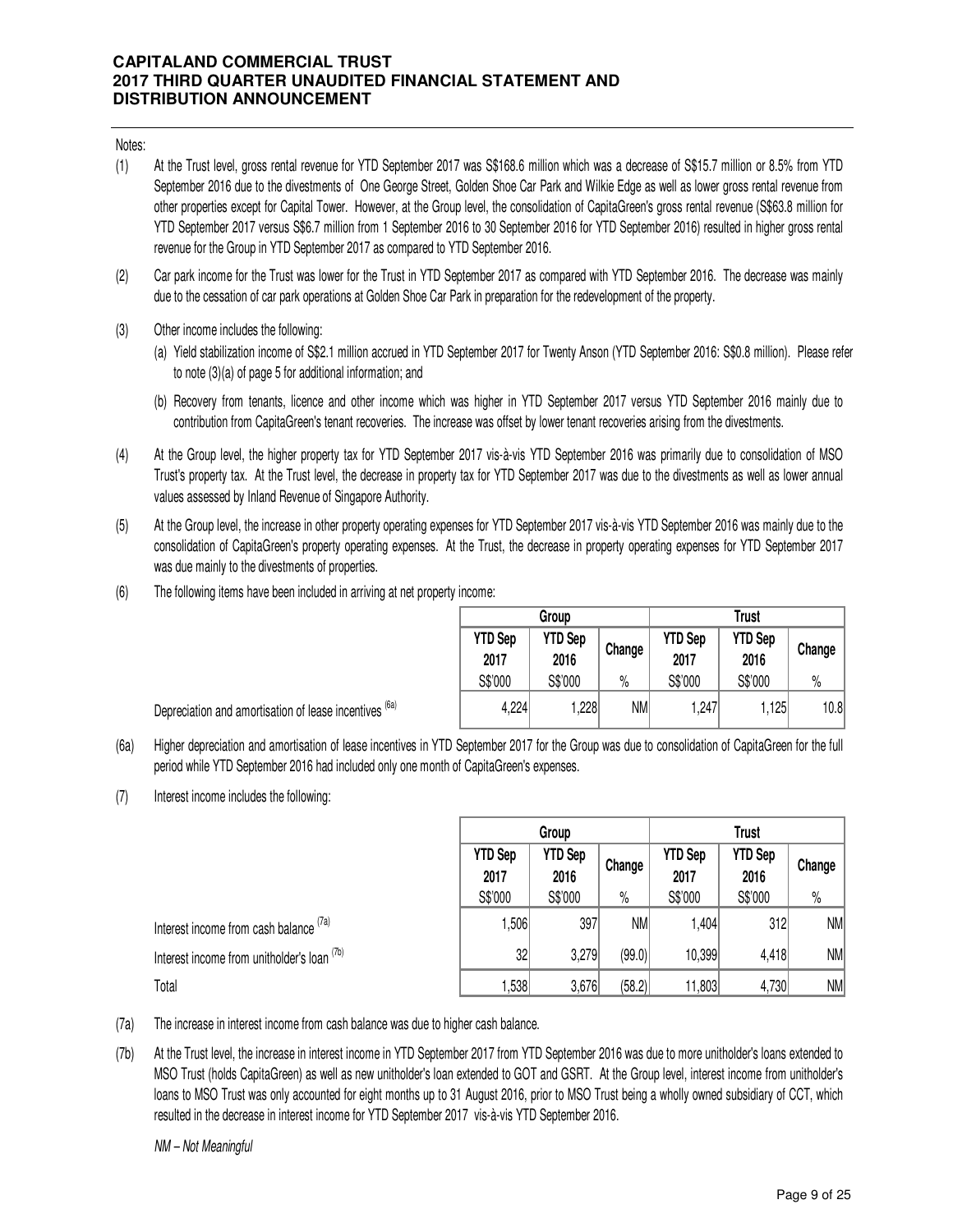- (8) The increase in investment income at the Trust was primarily due to S\$13.8 million dividends received from FirstOffice Pte. Ltd. ("FOPL") which previously held Twenty Anson, higher distribution from MSO Trust (YTD September 2017: S\$23.4 million versus YTD September 2016: S\$6.5 million), distribution income (19 June 2017 to 30 September 2017) from CCT's 50% interest in OGS LLP (YTD September 2016: Nil) and distribution from CCT's 60% interest in RCS Trust.
- (9) This relates to the amortisation of yield stabilization sum in relation to Twenty Anson.
- (10) This relates to the acquisition fees incurred for the purchase of 60% interest in MSO Trust for the period YTD September 2016.
- (11) At the Trust level, lower asset management fees was due to divestments. At the Group level, higher asset management fees for YTD September 2017 from the same period a year ago was due to consolidation of MSO Trust's asset management fees.
- (12) Finance costs include the following:

|                                    |                        | Group                  |        |                        | Trust                  |        |
|------------------------------------|------------------------|------------------------|--------|------------------------|------------------------|--------|
|                                    | <b>YTD Sep</b><br>2017 | <b>YTD Sep</b><br>2016 | Change | <b>YTD Sep</b><br>2017 | <b>YTD Sep</b><br>2016 | Change |
|                                    | S\$'000                | S\$'000                | $\%$   | S\$'000                | S\$'000                | $\%$   |
| Interest cost <sup>(12a)</sup>     | 47,693                 | 27,676                 | 72.3   | 26,094                 | 25,455                 | 2.5    |
| Amortisation and transaction costs | 2,645                  | 3,809                  | (30.6) | 947,                   | 3,719                  | (47.6) |
| Total                              | 50,338                 | 31,485                 | 59.9   | 28,041                 | 29,174                 | (3.9)  |

- (12a) The increase in interest cost for YTD September 2017 for the Trust was due to higher borrowings to fund CCT's acquisition of 60% units of MSO Trust albeit partially offset by repayment of bank borrowings from divestment proceeds. For the Group, consolidation of MSO Trust's interest cost also contributed to the increase.
- (13) For YTD September 2017, the share of profit of joint ventures relates mainly to profits of RCS Trust (CCT's 60% interest) and OGS LLP (CCT's 50% interest with effect from 19 June 2017). For YTD September 2016, it relates to profits of RCS Trust (CCT's 60% interest) and MSO Trust (CCT's 40% interest up to 31 August 2017). Summary of the share of results of joint ventures are as follows:

|                                                         |                        | For Information only   |        |
|---------------------------------------------------------|------------------------|------------------------|--------|
|                                                         |                        |                        |        |
|                                                         | <b>YTD Sep</b><br>2017 | <b>YTD Sep</b><br>2016 | Change |
|                                                         | S\$'000                | S\$'000                | $\%$   |
| Gross revenue (13a)                                     | 110,289                | 125,612                | (12.2) |
| Property operating expenses (13b)                       | (26, 027)              | (30, 406)              | (14.4) |
| Net property income                                     | 84,262                 | 95,206                 | (11.5) |
| Finance costs <sup>(13c)</sup>                          | (12, 369)              | (24, 626)              | (49.8) |
| Net change in fair value of investment properties (13d) | 4,917                  | 15,473                 | (68.2) |
| Trust and other expenses (13e)                          | (7, 491)               | (7, 743)               | (3.3)  |
| Net profit of joint ventures (after tax)                | 69,319                 | 78,310                 | (11.5) |

- (13a) YTD September 2017 relates to CCT's share of gross revenue of RCS Trust (CCT's 60% interest) and OGS LLP (CCT's 50% interest). OGS LLP's gross revenue was recognized for the period from 20 June 2017 to 30 September 2017 (both dates inclusive). YTD September 2016 relates to CCT's share of gross revenue of RCS Trust (CCT's 60% interest) and MSO Trust (CCT's 40% interest). Gross revenue of MSO Trust was consolidated to CCT group with effect from 1 September 2016 and hence accounted for the drop of gross revenue in YTD September 2017 from a year ago.
- (13b) The decrease in share of property operating expenses in YTD September 2017 vis-à-vis YTD September 2016 was mainly due to MSO Trust's property operating expenses (CCT's 40% interest) that was no longer accounted under share of joint ventures since 1 September 2016. Lower property operating expenses of RCS Trust (CCT's 60% interest) had also contributed mainly to the decrease in share of property operating expenses in YTD September 2017.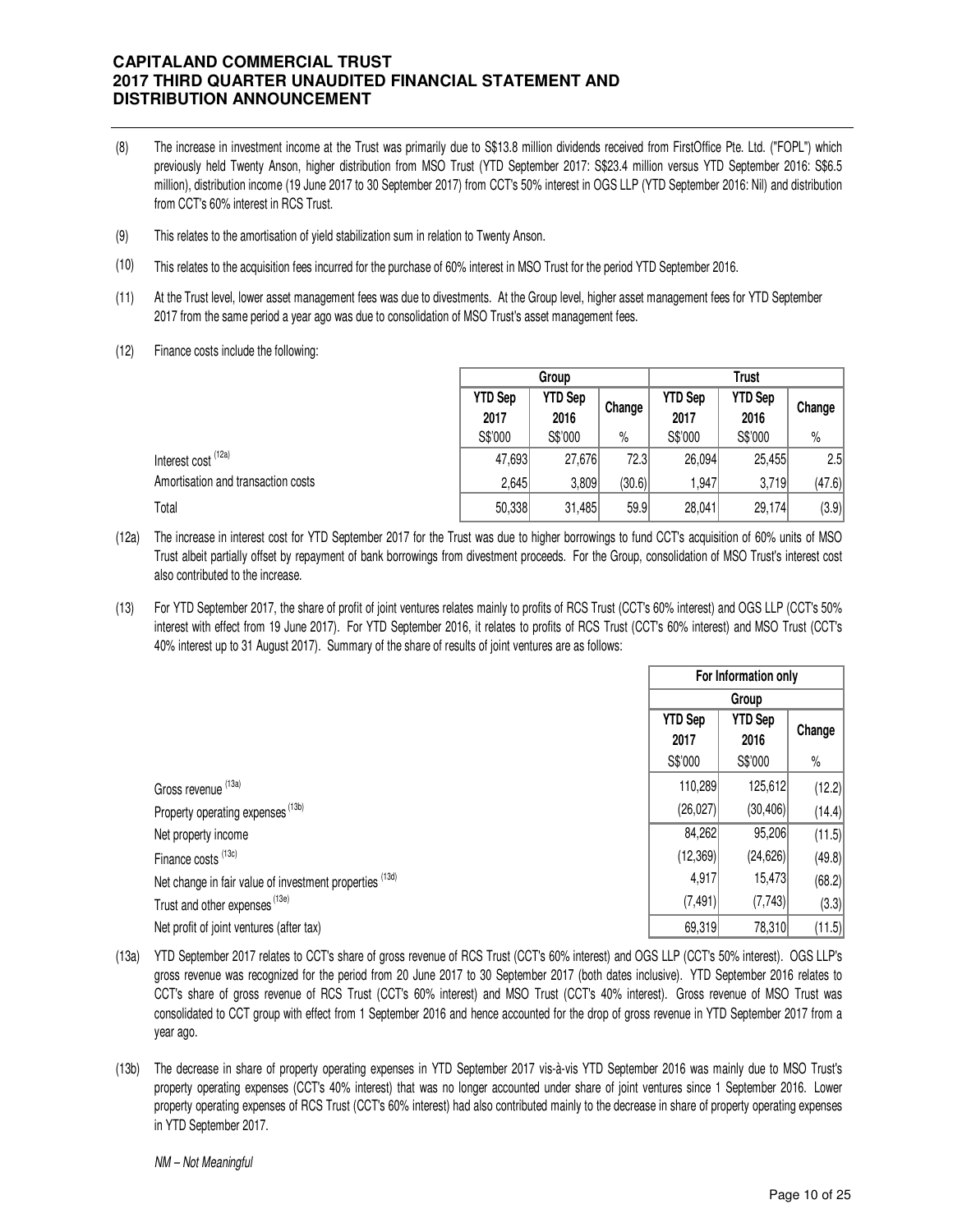- (13c) The decrease in share of finance costs in YTD September 2017 vis-à-vis YTD September 2016 was mainly due to MSO Trust's finance costs (CCT's 40% interest) that was no longer accounted under share of joint ventures from 31 August 2016. Lower interest expenses for RCS Trust also contributed to the decrease in finance costs.
- (13d) In YTD September 2017, the net change in fair value of investment property of S\$4.9 million relates to net change in fair value of Raffles City Singapore (CCT's 60% interest) and One George Street (CCT's 50% interest). Net change in fair value of investment property in YTD September 2016 relates to change in fair value of Raffles City Singapore (CCT's 60% interest) and CapitaGreen (CCT's 40% interest).
- (13e) Includes asset management fees.
- (14) This relates to the impairment loss of MQREIT accounted in YTD September 2016.
- (15) This relates to the net loss recognised in YTD September 2016 in relation to the acquisition of 60% interest in MSO Trust.
- (16) This relates mainly to the net divestment gain of Wilkie Edge. It also included transaction costs incurred for the divestment of One George Street.
- (17) This relates to the net increase in property values as at 30 June 2017 based on independent valuations over its carrying values as well as fair value gain in Golden Shoe Car Park recognised prior to the divestment of the property to GOT and GSRT.
- (18) This relates to the withholding tax paid on the distribution received from MQREIT as well as the tax incurred for the yield stabilization sum for Twenty Anson.
- (19) Included in net tax and other adjustments are the following:

|                                                               |                        | Group                  |        | <b>Trust</b>           |                        |           |  |
|---------------------------------------------------------------|------------------------|------------------------|--------|------------------------|------------------------|-----------|--|
|                                                               | <b>YTD Sep</b><br>2017 | <b>YTD Sep</b><br>2016 | Change | <b>YTD Sep</b><br>2017 | <b>YTD Sep</b><br>2016 | Change    |  |
|                                                               | S\$'000                | S\$'000                | $\%$   | S\$'000                | S\$'000                | $\%$      |  |
| Asset management fee paid and payable in Units                | 2,038                  | 2,779                  | (26.7) | 2,038                  | 2,779                  | (26.7)    |  |
| Trustee's fees                                                | 634                    | 509                    | 24.6   | 480                    | 509                    | (5.7)     |  |
| Amortisation and transaction costs (Finance) <sup>(19a)</sup> | 2,645                  | 3,809                  | (30.6) | 1,947                  | 3,719                  | (47.6)    |  |
| Costs associated with acquisition of subsidiary               |                        | 10,935                 | NM     |                        | 10,935                 | <b>NM</b> |  |
| Temporary differences and other items <sup>(19b)</sup>        | 6                      | (2,343)                | NM     | (18, 453)              | (2, 410)               | NM        |  |
| Total                                                         | 5,323                  | 15,689                 | (66.1) | (13,988)               | 15,532                 | <b>NM</b> |  |

- (19a) This relates to amortisation of upfront fees and transaction costs incurred on bank borrowings. The fees was lower in YTD September 2017 due to lower amortisation and transaction costs incurred.
- (19b) Included in temporary differences and other items were tax-exempt income retained by CCT. In YTD September 2017, it included dividend from FOPL, Twenty Anson's yield stabilization sum and MQREIT's net tax-exempt income (YTD September 2016: net tax-exempt income from MQREIT and Twenty Anson's yield stabilization sum). The amount was retained for anticipated capital expenditure and/or distribution to unitholders.
- (20) For YTD Sep 2017 it relates to distribution income from RCS Trust (CCT's 60% interest) and OGS LLP (CCT's 50% interest). For YTD September 2016, it relates to distribution income from RCS Trust (CCT's 60% interest) and MSO Trust (CCT's 40% interest until 31 August 2016).
- (21) Other gains distribution relates to distribution from gains arising from the divestments of One George Street (50% interest) and Wilkie Edge. NM – Not Meaningful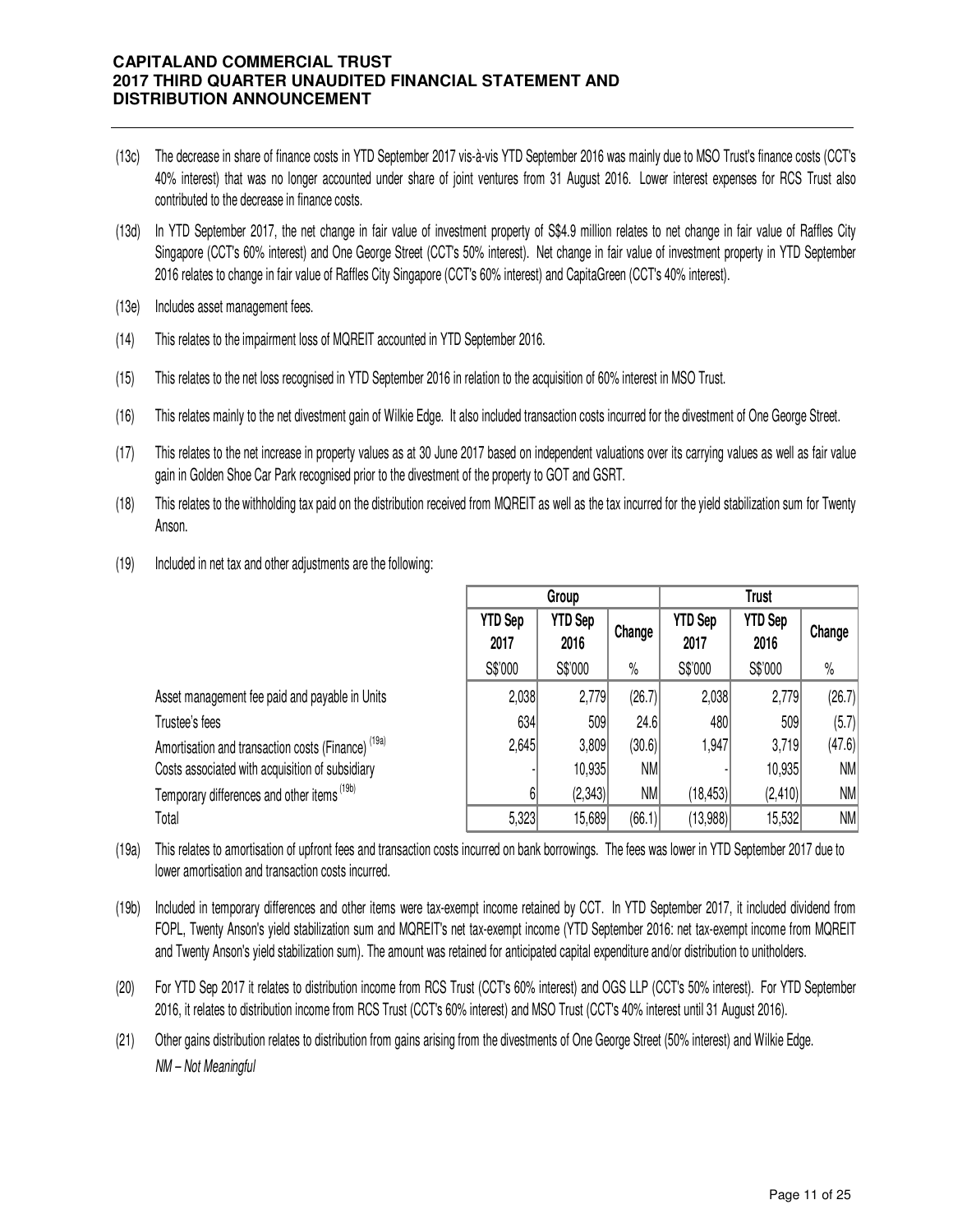### **1(b)(i) Statement of Financial Position as at 30 September 2017 vs 31 December 2016**

|                                          |                | Group       |             | <b>Trust</b> |             |             |           |
|------------------------------------------|----------------|-------------|-------------|--------------|-------------|-------------|-----------|
|                                          | <b>Note</b>    | 30 Sep 2017 | 31 Dec 2016 | Change       | 30 Sep 2017 | 31 Dec 2016 | Change    |
|                                          |                | S\$'000     | S\$'000     | $\%$         | S\$'000     | S\$'000     | $\%$      |
| Non-current assets                       |                |             |             |              |             |             |           |
| Plant and equipment                      |                | 1,052       | 1,439       | (26.9)       | 1,023       | 1,384       | (26.1)    |
| Investment properties                    | $\mathbf{1}$   | 5,314,368   | 6,590,500   | (19.4)       | 3,698,368   | 4,987,500   | (25.8)    |
| Interest in subsidiaries                 | $\overline{c}$ |             |             |              | 718,043     | 718,043     |           |
| Available-for-sale investment            | 3              | 47,655      | 44,834      | 6.3          | 47,655      | 44,834      | 6.3       |
| Interest in joint ventures               | 4              | 1,594,756   | 1,189,793   | 34.0         | 1,271,446   | 864,393     | 47.1      |
| Intangible asset                         | 5              |             | 2,086       | <b>NM</b>    |             | 2,086       | <b>NM</b> |
| Financial derivatives                    | 6              | 1,633       | 20,624      | (92.1)       | 1,633       | 17,405      | (90.6)    |
| Total non-current assets                 |                | 6,959,464   | 7,849,276   | (11.3)       | 5,738,168   | 6,635,645   | (13.5)    |
| <b>Current assets</b>                    |                |             |             |              |             |             |           |
| Trade and other receivables              | $\overline{7}$ | 80,386      | 41,636      | 93.1         | 83,462      | 48,574      | 71.8      |
| Cash and cash equivalents                | 8              | 857,473     | 159,962     | <b>NM</b>    | 840,616     | 131,537     | <b>NM</b> |
| Financial derivatives                    | 6              |             | 257         | <b>NM</b>    |             | 257         | ΝM        |
| <b>Total current assets</b>              |                | 937,859     | 201,855     | <b>NM</b>    | 924,078     | 180,368     | <b>NM</b> |
| <b>Total assets</b>                      | 9              | 7,897,323   | 8,051,131   | (1.9)        | 6,662,246   | 6,816,013   | (2.3)     |
| <b>Current liabilities</b>               |                |             |             |              |             |             |           |
| Trade and other payables                 |                | 64,196      | 52,786      | 21.6         | 207,092     | 202,800     | 2.1       |
| Current portion of security deposits     |                | 7,734       | 8,413       | (8.1)        | 6,501       | 8,413       | (22.7)    |
| Interest-bearing liabilities             | 10             | 199,842     |             | <b>NM</b>    | 199,842     |             | <b>NM</b> |
| Convertible bonds                        | 11             |             | 173,450     | <b>NM</b>    |             | 173,450     | <b>NM</b> |
| Financial derivatives                    | 6              | 426         |             | <b>NM</b>    | 426         |             | <b>NM</b> |
| Current tax payable                      |                | 372         | 1,506       | (75.3)       | 355         | 226         | 57.1      |
| <b>Total current liabilities</b>         |                | 272,570     | 236,155     | 15.4         | 414,216     | 384,889     | 7.6       |
| <b>Non-current liabilities</b>           |                |             |             |              |             |             |           |
| Non-current portion of security deposits |                | 39,434      | 52,397      | (24.7)       | 17,690      | 32,627      | (45.8)    |
| Interest-bearing liabilities             | 12             | 1,844,378   | 2,457,182   | (24.9)       | 957,213     | 1,570,692   | (39.1)    |
| Financial derivatives                    | 6              | 48,253      | 26,855      | 79.7         | 30,301      | 21,262      | 42.5      |
| <b>Total non-current liabilities</b>     |                | 1,932,065   | 2,536,434   | (23.8)       | 1,005,204   | 1,624,581   | (38.1)    |
| <b>Total liabilities</b>                 |                | 2,204,635   | 2,772,589   | (20.5)       | 1,419,420   | 2,009,470   | (29.4)    |
| Net assets                               |                | 5,692,688   | 5,278,542   | 7.8          | 5,242,826   | 4,806,543   | 9.1       |
| Unitholders' funds                       |                | 5,692,688   | 5,278,542   | 7.8          | 5,242,826   | 4,806,543   | 9.1       |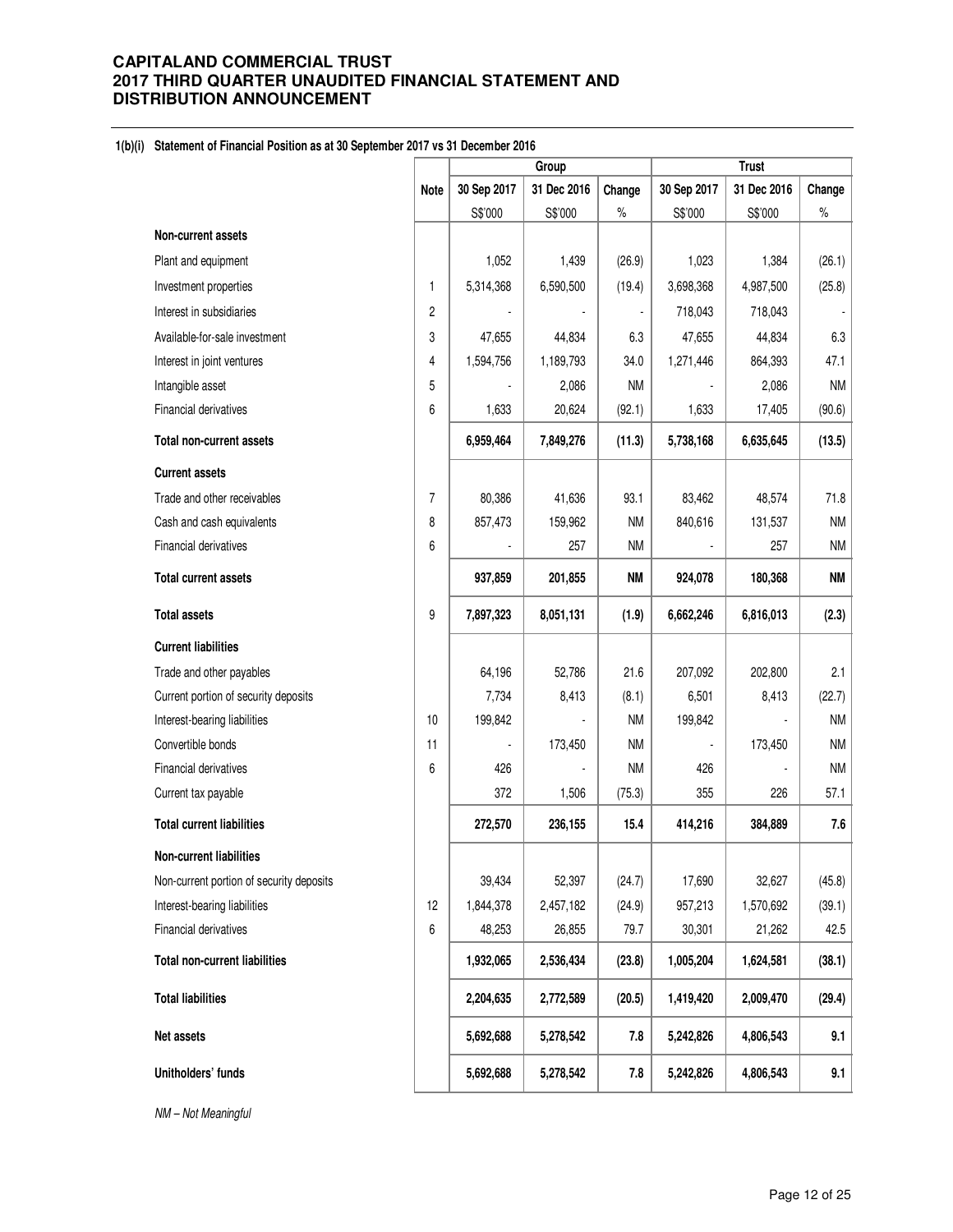Notes:

- (1) Investment properties as at 30 September 2017 were lower compared with that as at 31 December 2016 mainly due to:
	- (a) Divestment of One George Street to OGS LLP, in which CCT has a 50% interest;
	- (b) Divestment of Golden Shoe Car Park on 12 July 2017 to sub-trusts GOT and GSRT in which CCT has 45% interest; and
	- (c) Divestment of Wilkie Edge on 11 September 2017.
- (2) Interest in subsidiaries mainly relates to the cost of investments in CCT MTN Pte. Ltd., FOPL and MSO Trust (include unitholder's loan to MSO Trust).
- (3) This relates to CCT's 11% stake in MQREIT. The increase was mainly due to higher trading price of MQREIT.
- (4) This relates to CCT's 60% interest in RCS Trust, CCT's 50% interest in OGS LLP (which holds One George Street) as well as CCT's 45% interest in GOT and GSRT (include unitholder's loan), as at 30 September 2017 (31 December 2016: relates to CCT's 60% interest in RCS Trust).
- (5) This relates to the yield stabilization sum for Twenty Anson. The yield stabilization sum was fully amortised as at 30 September 2017.
- (6) This relates to the fair values of cross currency swaps and/or interest rate swaps.
- (7) Trade and other receivables as at 30 September 2017 for the Trust and the Group increased from 31 December 2016 mainly due to the deposit of S\$41.9 million paid in relation to the acquisition of Asia Square Tower 2 as announced by the Manager on 21 September 2017.
- (8) Cash and cash equivalents as at 30 September 2017 increased significantly from 31 December 2016 due to proceeds received from the divestments of One George Street, Golden Shoe Car Park and Wilkie Edge.
- (9) Total assets were S\$7,897.3 million as at 30 September 2017 (31 December 2016: S\$8,051.1 million). Total deposited property value, including RCS Trust (CCT's 60% interest) and OGS LLP (CCT's 50% interest) as well as GOT and GSRT (CCT's 45% interest) as at 30 September 2017 were S\$8,925.9 million (31 December 2016: S\$8,766.4 million).
- (10) This relates to bank borrowings reclassified from non-current liabilities to current liabilities.
- (11) Balance as at 31 December 2016 relates to liability component of convertible bonds due in 2017, with notional principal amount S\$175.0 million. The S\$175.0 million convertible bonds were fully converted to 122.7 million Units at the conversion price of S\$1.4265 as at 30 September 2017.
- (12) The interest-bearing liabilities as at 30 September 2017 comprised:
	- (a) Unsecured fixed rate notes totaling S\$225.0 million; JPY24.9 billion and HKD585.0 million (hedged via cross currency swaps to S\$425.8 million);
	- (b) Unsecured bank borrowings of S\$325.0 million; and
	- (c) Secured MSO Trust's bank borrowings of S\$890.0 million.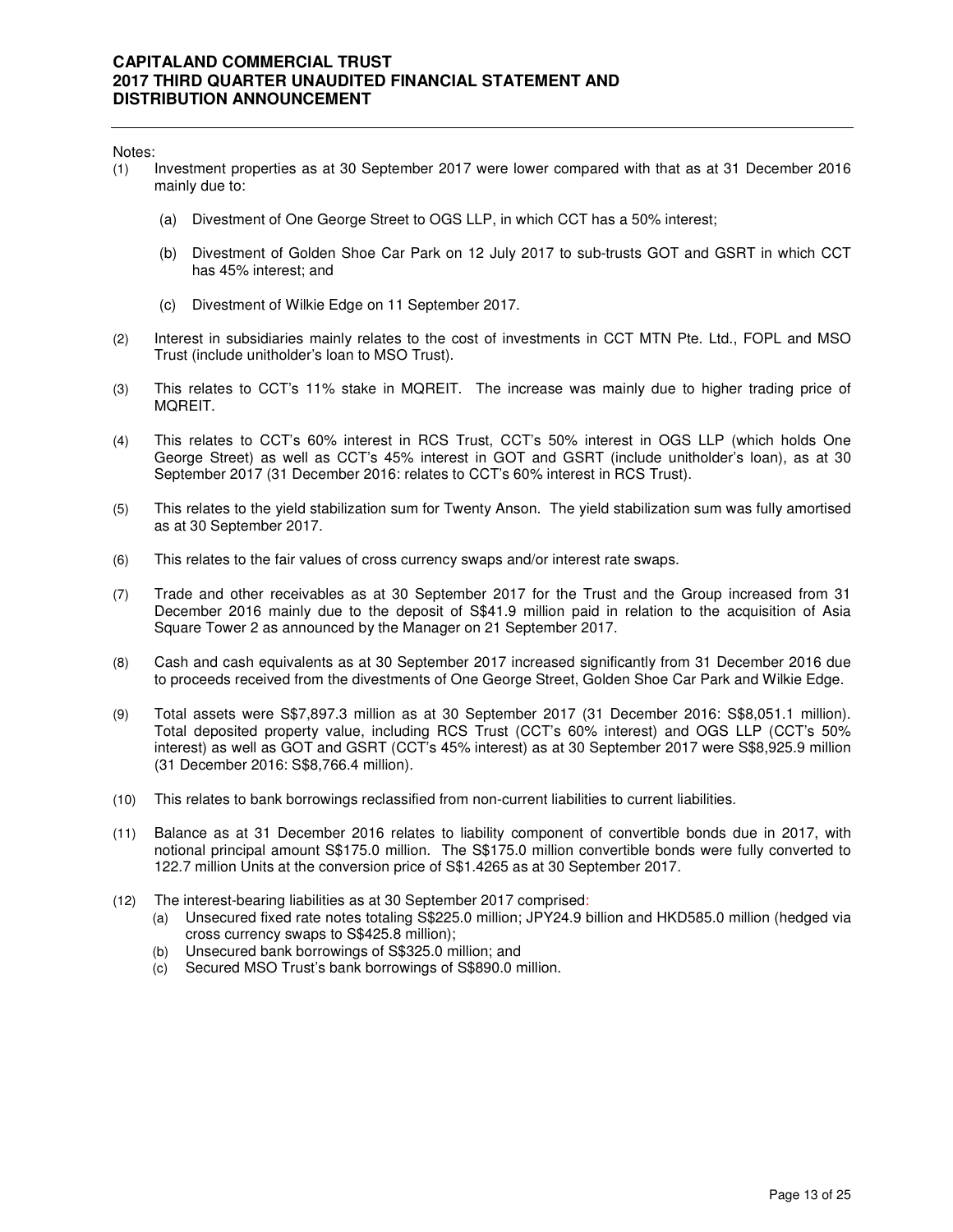#### **1(b)(ii) Aggregate amount of borrowings and debt securities**

|                                                                |             | Group       |        | <b>Trust</b> |             |        |
|----------------------------------------------------------------|-------------|-------------|--------|--------------|-------------|--------|
|                                                                | 30 Sep 2017 | 31 Dec 2016 | Change | 30 Sep 2017  | 31 Dec 2016 | Change |
|                                                                | S\$'000     | S\$'000     | %      | S\$'000      | S\$'000     | $\%$   |
| <b>Secured borrowings</b>                                      |             |             |        |              |             |        |
| Amount repayable after one year (1)                            | 890,000     | 890,000     |        |              |             |        |
| Less: Unamortised portion of transactions costs <sup>(1)</sup> | (2,835)     | (3,510)     | (19.2) |              |             |        |
| Net secured borrowings after one year                          | 887,165     | 886,490     | 0.1    | ٠            | ٠           |        |
| <b>Unsecured borrowings</b>                                    |             |             |        |              |             |        |
| Amount repayable after one year <sup>(2)</sup>                 | 958,596     | 1,572,655   | (39.0) | 958,596      | 1,572,655   | (39.0) |
| Less: Unamortised portion of transactions costs                | (1,383)     | (1,963)     | (29.5) | (1, 383)     | (1,963)     | (29.5) |
| Net unsecured borrowings after one year                        | 957,213     | 1,570,692   | (39.1) | 957,213      | 1,570,692   | (39.1) |
| Amount repayable within one year                               | 200,000     | 173,886     | 15.0   | 200,000      | 173,886     | 15.0   |
| Less: Unamortised portion of transactions costs                | (158)       | (436)       | (63.8) | (158)        | (436)       | (63.8) |
| Net unsecured borrowings within one year                       | 199,842     | 173,450     | 15.2   | 199,842      | 173,450     | 15.2   |
| <b>Total unsecured borrowings</b>                              | 1,157,055   | 1,744,142   | (33.7) | 1,157,055    | 1,744,142   | (33.7) |
| Total secured and unsecured borrowings                         | 2,044,220   | 2,630,632   | (22.3) | 1,157,055    | 1,744,142   | (33.7) |

#### Note :

(1) This relates to MSO Trust's borrowings and transactions costs as at 30 September 2017 and 31 December 2016.

(2) The decrease in borrowings as at 30 September 2017 versus 31 December 2016 was due to repayment of bank borrowings.

#### **For information only**

This relates to CCT's 60% interest in the aggregate external borrowings of RCS Trust and CCT's 50% interest of OGS LLP which are not included under total borrowings in the statement of financial position of the Group.

|                                                 | For information only |                |           |  |
|-------------------------------------------------|----------------------|----------------|-----------|--|
|                                                 | 30 Sep 2017          | 31 Dec 2016    | Change    |  |
|                                                 | S\$'000              | <i>S\$'000</i> | %         |  |
| Secured borrowings <sup>(1)</sup>               |                      |                |           |  |
| Amount repayable after one year                 | 290,000              |                | <b>NM</b> |  |
| Less: Unamortised portion of transactions costs | (1, 188)             |                | <b>NM</b> |  |
| Net secured borrowings                          | 288,812              |                | <b>NM</b> |  |
| Unsecured borrowings <sup>(2)</sup>             |                      |                |           |  |
| Amount repayable after one year                 | 518,400              | 660,000        | (21.5)    |  |
| Less: Unamortised portion of transactions costs | (1, 144)             | (1,489)        | (23.2)    |  |
| Net repayable after one year                    | 517,256              | 658,511        | (21.5)    |  |
| Amount repayable within one year                | 150,000              |                | <b>NM</b> |  |
| Less: Unamortised portion of transactions costs | (331)                |                | <b>NM</b> |  |
| Net repayable within one year                   | 149,669              |                | <b>NM</b> |  |
| Net unsecured borrowings                        | 666,925              | 658,511        | 1.3       |  |
| Total secured and unsecured borrowings          | 955,737              | 658,511        | 45.1      |  |

#### Notes :

(1) This relates to CCT's 50% of OGS LLP's borrowings and transactions costs as at 30 September 2017.

(2) This relates to CCT's 60% of RCS Trust's borrowings and transactions costs as at 30 September 2017 and 31 December 2016. NM: Not meaningful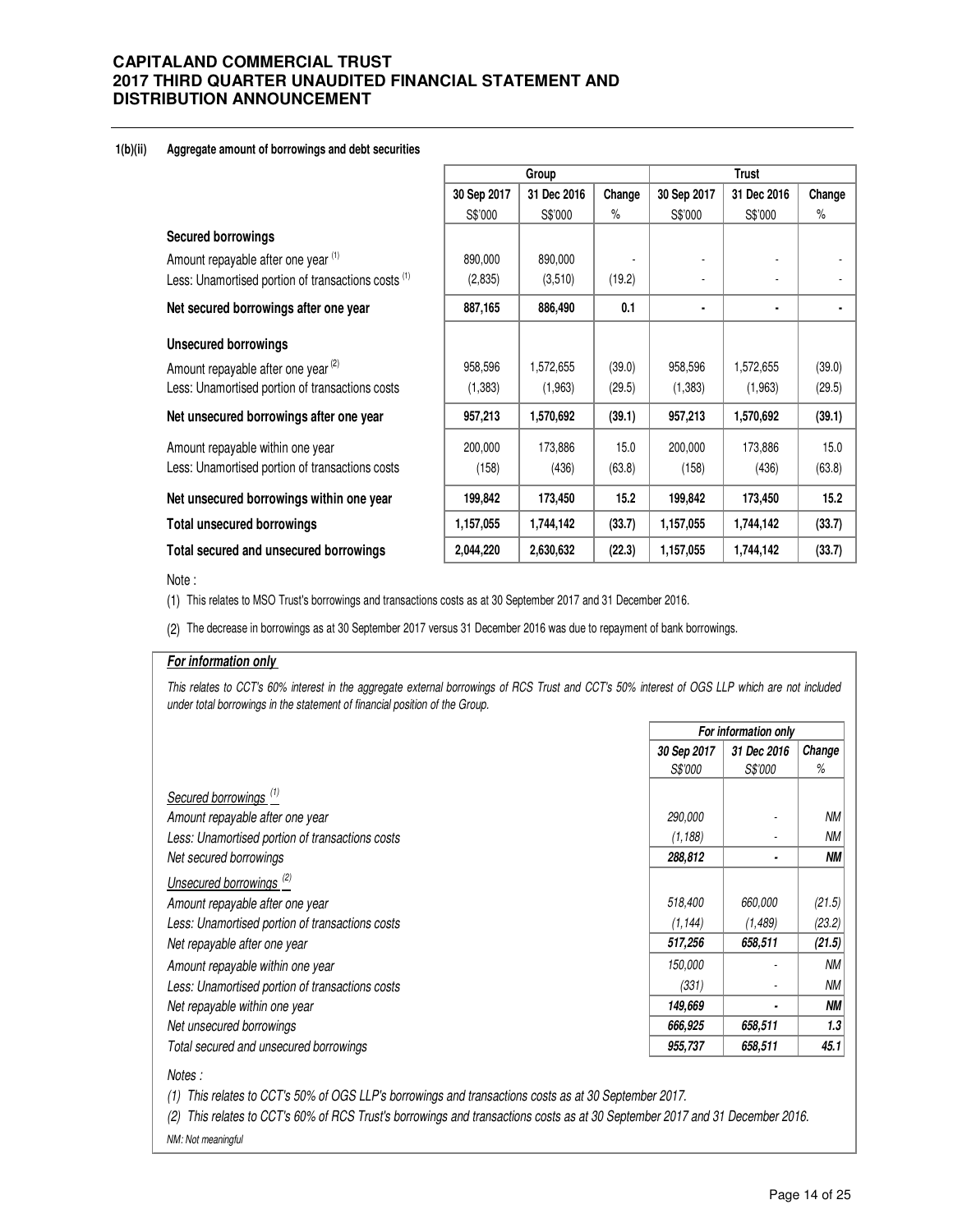**1(c)(i) Statement of Cash Flow (3Q 2017 vs 3Q 2016)** 

|                                                          |              | Group      |                 |
|----------------------------------------------------------|--------------|------------|-----------------|
|                                                          |              | 3Q 2017    | 3Q 2016         |
|                                                          | <b>Note</b>  | S\$'000    | S\$'000         |
| <b>Operating activities</b>                              |              |            |                 |
| Total return for the period before tax                   |              | 158,830    | 51,596          |
| <b>Adjustments for:</b>                                  |              |            |                 |
| Share of profit of joint ventures                        |              | (23, 488)  | (22, 158)       |
| Amortisation of lease incentives                         |              | 1,226      | 375             |
| Amortisation of intangible asset                         |              | 252        | 438             |
| Depreciation of plant and equipment                      |              | 60         |                 |
| Finance costs                                            |              | 14,726     | 12.422          |
| Interest income                                          |              | (1,043)    | (1,020)         |
| Loss on disposal of plant and equipment                  |              | 73         |                 |
| Asset management fees paid and payable in Units          |              | 180        | 904             |
| Net gain in fair value of investment properties          |              | (20, 100)  |                 |
| Net gain on disposal of investment properties            |              | (72, 572)  |                 |
| Distribution from available-for-sale investment          |              | (1, 575)   | (1,661)         |
| Gain on acquisition of subsidiary - net                  |              |            | 2,562<br>10,935 |
| Costs associated with acquisition of subsidiary          |              |            |                 |
| Operating income before working capital changes          |              | 56,569     | 54,465          |
| Changes in working capital                               |              |            |                 |
| Trade and other receivables                              |              | (33,008)   | (463)           |
| Trade and other payables                                 |              | 5,495      | (39, 632)       |
| Security deposits                                        |              | (1, 145)   |                 |
| Cash generated from operating activities                 |              | 27,911     | 14,388          |
| Tax expenses paid                                        |              | (316)      | (76)            |
| Net cash from operating activities                       |              | 27,595     | 14,312          |
| <b>Investing activities</b>                              |              |            |                 |
| Capital expenditure on investment properties             |              | (1,015)    | 1,434           |
| Purchase of plant and equipment                          |              |            | (14)            |
| Distribution received from available-for-sale investment |              | 1,575      | 1,661           |
| Distributions received from joint ventures               |              | 23,184     | 24,252          |
| Interest income received                                 |              | 1,101      | 15,520          |
| Acquisition of subsidiary                                |              |            | (342, 258)      |
| Proceeds from divestment of investment properties        | 1            | 352,130    |                 |
| Loan to joint ventures                                   |              | (11,250)   |                 |
| Net cash from / (used in) investing activities           |              | 365,725    | (299,405)       |
| <b>Financing activities</b>                              |              |            |                 |
| Interest paid                                            |              | (9,094)    | (10, 384)       |
| Payment of transaction costs related to borrowings       |              | (239)      |                 |
| Distribution to unitholders                              |              | (133, 358) | (123, 358)      |
| Proceeds from interest-bearing liabilities               |              |            | 500,050         |
| Repayment of interest-bearing liabilities                | $\mathbf{2}$ | (90,000)   | (75,000)        |
| Net cash (used in) / from financing activities           |              | (232, 691) | 291,308         |
| Net increase in cash and cash equivalents                |              | 160,629    | 6,215           |
| Cash and cash equivalents at beginning of period         |              | 696,844    | 103,113         |
| Cash and cash equivalents at end of period               |              | 857,473    | 109,328         |
| Notes:                                                   |              |            |                 |

1) This relates to net proceeds from divestment of Golden Shoe Car Park and Wilkie Edge.

2) This relates to repayment of CCT's bank borrowings.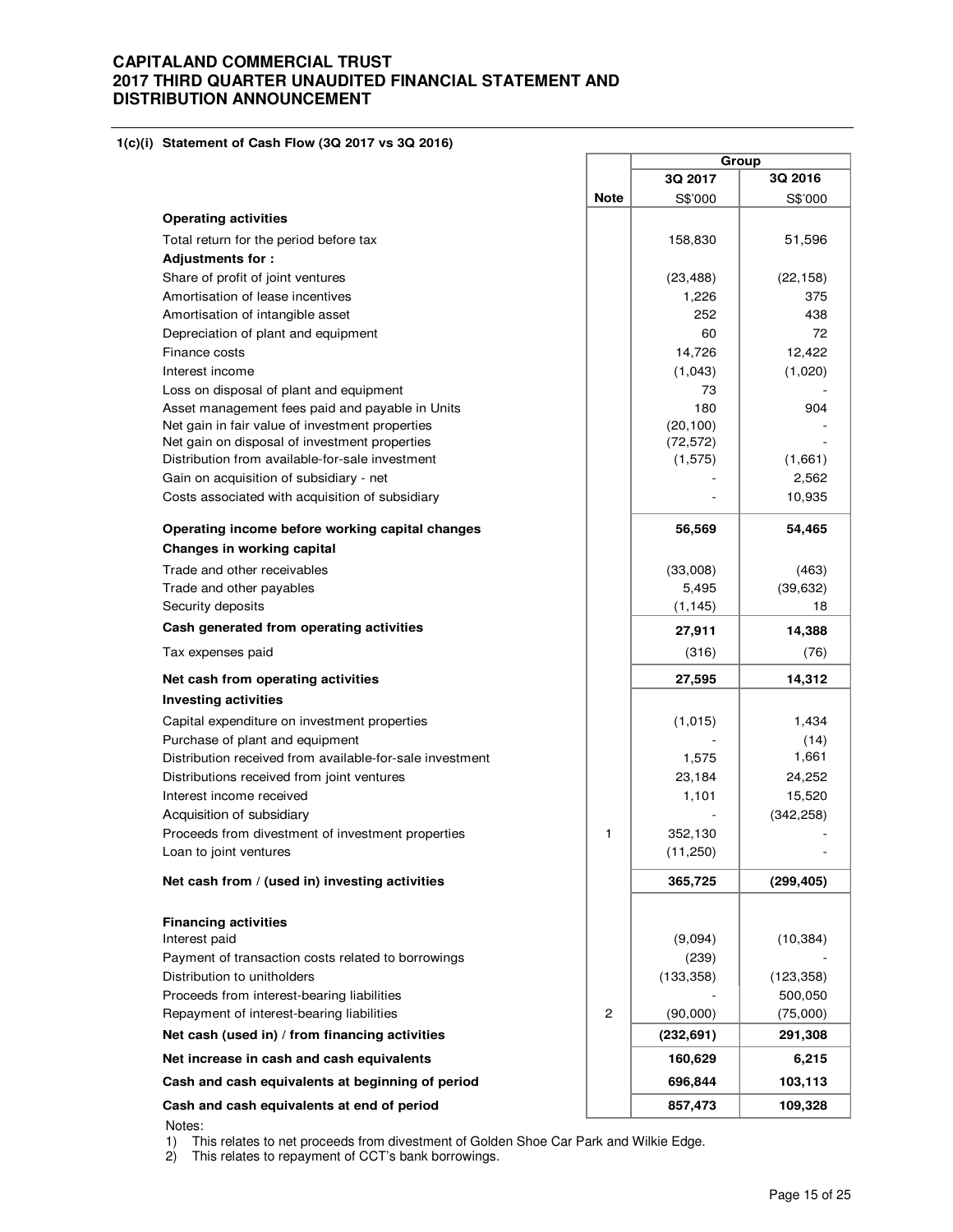| $U(0)$ statement of Cash Flow (TTD september 2017 vs TTD september 2010) |                | Group        |              |  |  |
|--------------------------------------------------------------------------|----------------|--------------|--------------|--|--|
|                                                                          | <b>Note</b>    | YTD Sep 2017 | YTD Sep 2016 |  |  |
|                                                                          |                | S\$'000      | S\$'000      |  |  |
| <b>Operating activities</b>                                              |                |              |              |  |  |
| Total return for the period before tax                                   |                | 545,479      | 187,512      |  |  |
| Adjustments for:                                                         |                |              |              |  |  |
| Share of profit of joint ventures                                        |                | (69, 319)    | (78, 310)    |  |  |
| Amortisation of lease incentives                                         |                | 3,986        | 983          |  |  |
| Amortisation of intangible asset                                         |                | 2,086        | 769          |  |  |
| Depreciation of plant and equipment                                      |                | 238          | 245          |  |  |
| Finance costs                                                            |                | 50,338       | 31,485       |  |  |
| Loss on disposal of plant and equipment                                  |                | 169          |              |  |  |
| Interest income                                                          |                | (1,538)      | (3,676)      |  |  |
| Impairment on available-for-sale investment                              |                |              | 8,916        |  |  |
| Asset management fees paid and payable in Units                          |                | 2,038        | 2,779        |  |  |
| Net gain in fair value of investment properties                          |                | (272, 774)   | (8,643)      |  |  |
| Net gain on disposal of investment properties                            |                | (69, 346)    |              |  |  |
| Distribution from available-for-sale investment                          |                | (1, 575)     | (3,369)      |  |  |
| Loss on acquisition of subsidiary - net                                  |                |              | 2,562        |  |  |
| Costs associated with acquisition of subsidiary                          |                |              | 10,935       |  |  |
| Operating income before working capital changes                          |                | 189,782      | 152,188      |  |  |
| Changes in working capital                                               |                |              |              |  |  |
| Trade and other receivables                                              |                | (38,049)     | (1, 479)     |  |  |
| Trade and other payables                                                 |                | 2,100        | (39, 138)    |  |  |
| Security deposits                                                        |                | (13, 642)    | 458          |  |  |
| Cash generated from operations                                           |                | 140,191      | 112,029      |  |  |
| Tax expenses paid                                                        |                | (869)        | (308)        |  |  |
| Net cash generated from operating activities                             |                | 139,322      | 111,721      |  |  |
| <b>Investing activities</b>                                              |                |              |              |  |  |
| Capital expenditure on investment properties                             |                | (4, 138)     | (2, 234)     |  |  |
| Purchase of plant and equipment                                          |                | (261)        | (197)        |  |  |
| Proceeds from divestment of investment properties                        | 1              | 1,230,482    |              |  |  |
| Distribution received from available-for-sale investment                 |                | 1,575        | 3,369        |  |  |
| Distributions received from joint ventures                               |                | 67,567       | 67,920       |  |  |
| Interest income received                                                 |                | 1,687        | 19,040       |  |  |
| Acquisition of subsidiary                                                |                |              | (342, 258)   |  |  |
| Loan to joint ventures                                                   |                | (11,250)     |              |  |  |
| Net cash from / (used in) investing activities                           |                | 1,285,662    | (254, 360)   |  |  |
| <b>Financing activities</b>                                              |                |              |              |  |  |
| Interest paid                                                            |                | (43, 436)    | (27, 666)    |  |  |
| Payment of transaction costs related to borrowings                       |                | (491)        |              |  |  |
| Distribution to unitholders                                              |                | (272, 346)   | (250, 629)   |  |  |
| Proceeds from interest-bearing liabilities                               |                |              | 724,050      |  |  |
| Repayment of interest-bearing liabilities                                | $\overline{c}$ | (411,200)    | (275,000)    |  |  |
| Net cash (used in) / from financing activities                           |                | (727, 473)   | 170,755      |  |  |
| Net increase in cash and cash equivalents                                |                | 697,511      | 28,116       |  |  |
| Cash and cash equivalents at beginning of the period                     |                | 159,962      | 81,212       |  |  |
| Cash and cash equivalents at end of the period                           |                | 857,473      | 109,328      |  |  |

**1(c)(ii) Statement of Cash Flow (YTD September 2017 vs YTD September 2016)**

 Notes: 1) This relates to net proceeds from divestment of One George Street, Golden Shoe Car Park and Wilkie Edge.

2) This relates to repayment of CCT's bank borrowings.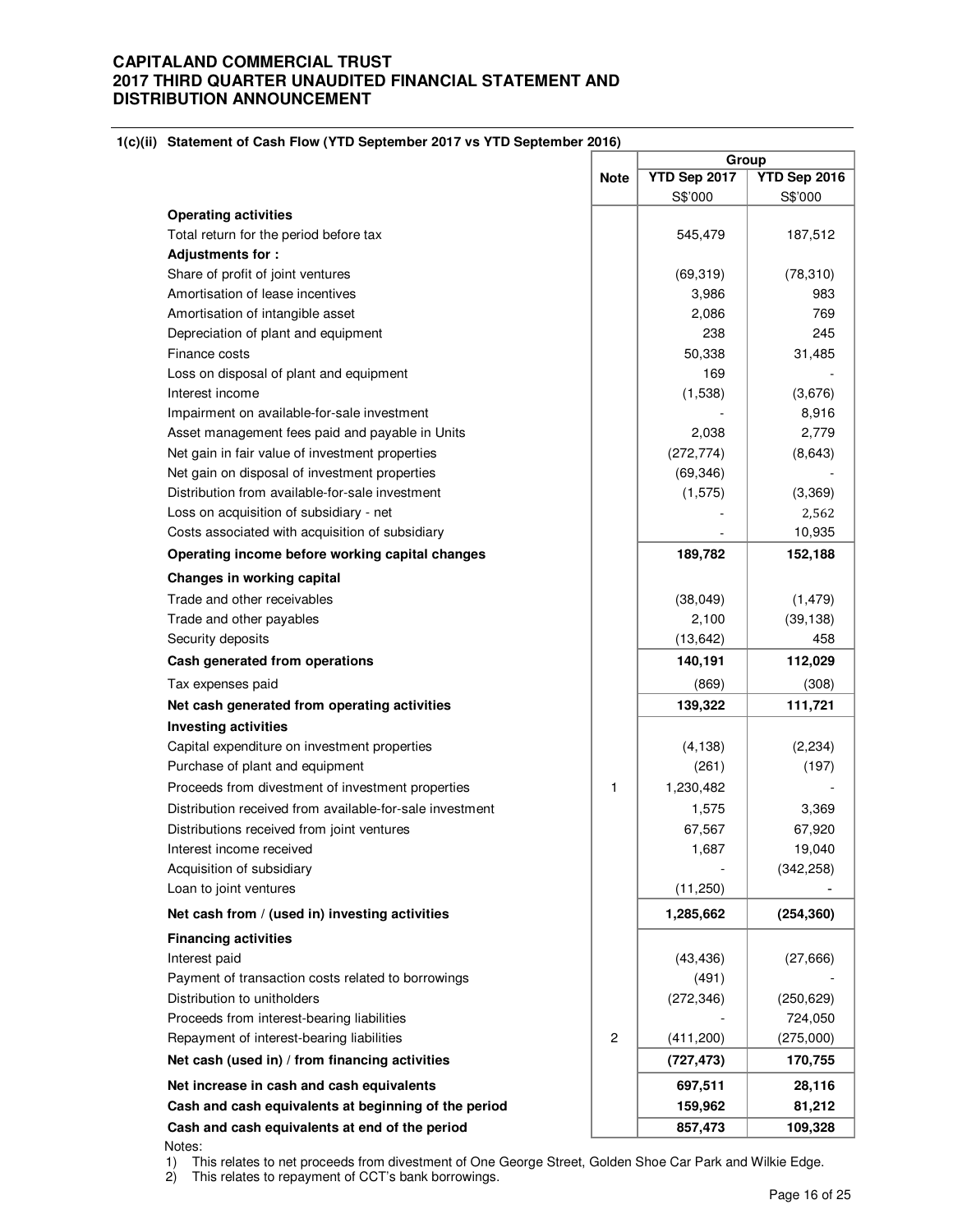#### **1(d)(i) Statement of movement in unitholders' funds (3Q 2017 vs 3Q 2016)**

|                                                                                |                | Group      |            | <b>Trust</b> |            |  |
|--------------------------------------------------------------------------------|----------------|------------|------------|--------------|------------|--|
|                                                                                | <b>Note</b>    | 3Q 2017    | 3Q 2016    | 3Q 2017      | 3Q 2016    |  |
|                                                                                |                | S\$'000    | S\$'000    | S\$'000      | S\$'000    |  |
| Net assets as at beginning of period                                           |                | 5,546,795  | 5,226,849  | 5,095,234    | 4,763,185  |  |
| <b>Operations</b>                                                              |                |            |            |              |            |  |
| Total return for the period                                                    |                | 158,632    | 51,431     | 163,572      | 56,547     |  |
| Unitholders' transactions                                                      |                |            |            |              |            |  |
| Creation of units:                                                             |                |            |            |              |            |  |
| - Units issued in respect of RCS Trust's asset management fees                 |                | 1,222      | 1,190      | 1,222        | 1,190      |  |
| - Asset management fee paid and payable in Units                               |                | 180        | 2,171      | 180          | 2,171      |  |
| - Acquisition fees paid in Units                                               |                |            | 8,003      |              | 8,003      |  |
| - Conversion of convertible bonds                                              |                | 128,193    |            | 128,193      |            |  |
| Distributions to unitholders                                                   |                | (140, 691) | (129, 783) | (140, 691)   | (129, 783) |  |
| Net decrease in net assets resulting from unitholders' transactions            |                | (11,096)   | (118, 419) | (11,096)     | (118, 419) |  |
| <b>Movement in reserves</b>                                                    |                |            |            |              |            |  |
| - Available-for-sale reserve                                                   | 1              | (1, 186)   | 3,895      | (1, 186)     | 3,895      |  |
| - Capital reserves                                                             | $\overline{c}$ | (5, 176)   |            | (5, 176)     |            |  |
| - Hedging reserves                                                             | 3              | 4,719      | 12,878     | 1,478        | 6,114      |  |
| Net (decrease) / increase in net assets resulting from movement in<br>reserves |                | (1, 643)   | 16,773     | (4,884)      | 10,009     |  |
| Net increase / (decrease) in net assets                                        |                | 145,893    | (50, 215)  | 147,592      | (51, 863)  |  |
| Net assets as at end of the period                                             |                | 5,692,688  | 5,176,634  | 5,242,826    | 4,711,322  |  |

Notes:

(1) This relates to marked to market movement of MQREIT.

(2) The movement in capital reserves relates to the option value of remaining principal amount of S\$123.3 million CB 2017 that were converted into 86.4 million Units in 3Q 2017.

(3) The movement in hedging reserves for the Trust relates to the fair value changes of the cross currency and interest rate swaps and the revaluation of JPY and HKD notes. Included in movement for the Group was the subsidiary's (MSO Trust) and the Group's share of movement in hedging reserves of the joint venture (RCS Trust).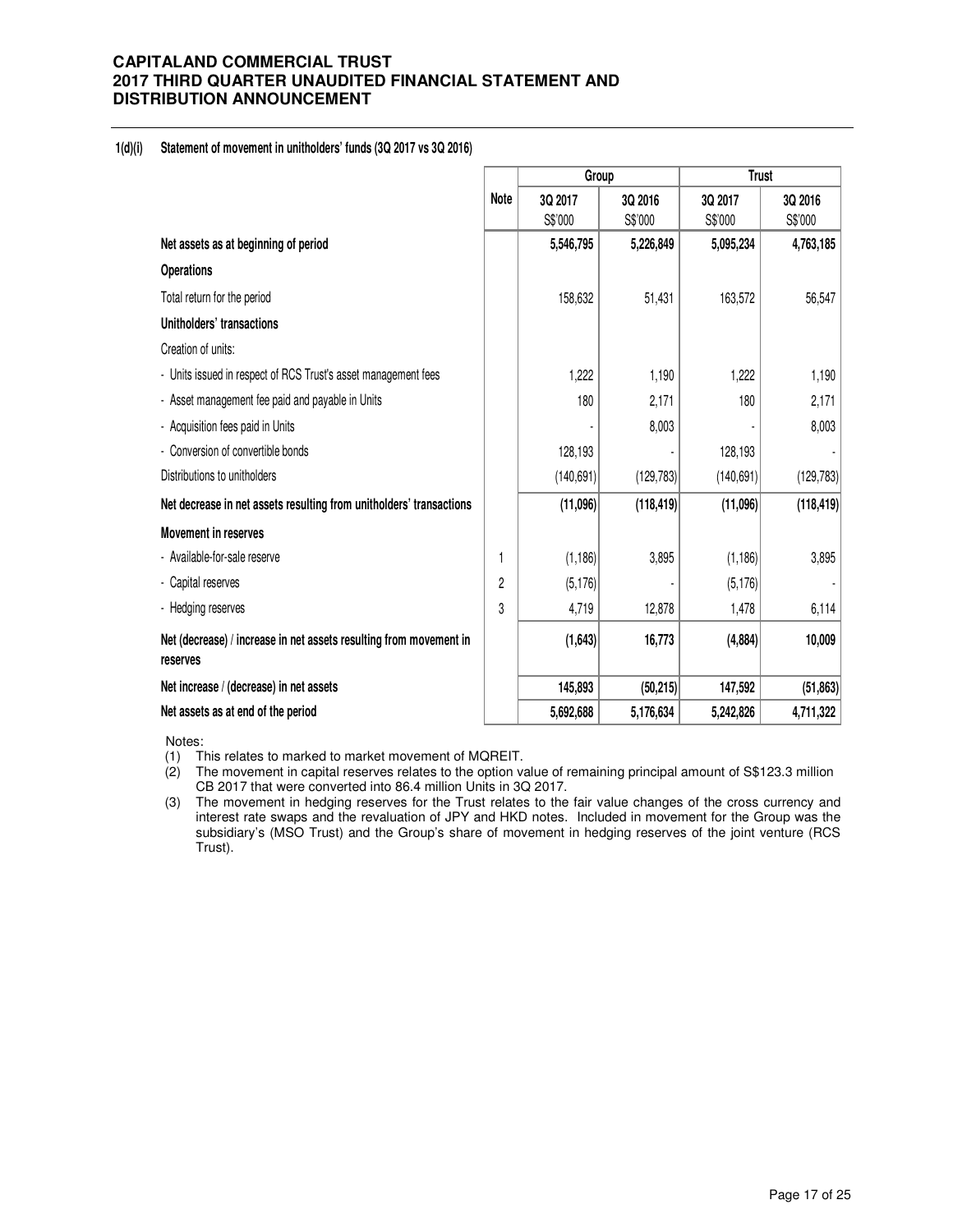### **1(d)(ii) Statement of movement in unitholders' funds (YTD Sep 2017 vs YTD Sep 2016)**

|                                                                                |             | Group        |              | <b>Trust</b> |              |  |
|--------------------------------------------------------------------------------|-------------|--------------|--------------|--------------|--------------|--|
|                                                                                | <b>Note</b> | YTD Sep 2017 | YTD Sep 2016 | YTD Sep 2017 | YTD Sep 2016 |  |
|                                                                                |             | S\$'000      | S\$'000      | S\$'000      | S\$'000      |  |
| Net assets as at beginning of the year                                         |             | 5,278,542    | 5,234,136    | 4,806,543    | 4,770,343    |  |
| <b>Operations</b>                                                              |             |              |              |              |              |  |
| Total return for the period                                                    |             | 544,967      | 187,121      | 551,321      | 181,963      |  |
| Unitholders' transactions                                                      |             |              |              |              |              |  |
| Creation of new units:                                                         |             |              |              |              |              |  |
| - Units issued in respect of RCS Trust's asset management fees                 |             | 7,825        | 4,608        | 7,825        | 4,608        |  |
| - Asset management fee paid and payable in Units                               |             | 2,038        | 3,442        | 2,038        | 3,442        |  |
| - Acquisition fees paid in Units                                               |             |              | 8,003        |              | 8,003        |  |
| - Conversion of convertible bonds                                              |             | 181,938      |              | 181,938      |              |  |
| Distributions to unitholders                                                   |             | (279, 679)   | (257, 054)   | (279, 679)   | (257, 054)   |  |
| Net decrease in net assets resulting from unitholders' transactions            |             | (87, 878)    | (241,001)    | (87, 878)    | (241,001)    |  |
| <b>Movement in reserves</b>                                                    |             |              |              |              |              |  |
| - Available-for-sale reserve                                                   | 1           | 2,821        | 16,382       | 2,821        | 16,382       |  |
| - Capital reserves                                                             | 2           | (7, 349)     |              | (7, 349)     |              |  |
| - Hedging reserves                                                             | 3           | (38, 415)    | (20,004)     | (22, 632)    | (16, 365)    |  |
| Net (decrease) / increase in net assets resulting from movement in<br>reserves |             | (42, 943)    | (3,622)      | (27, 160)    | 17           |  |
| Net increase / (decrease) in net assets                                        |             | 414,146      | (57, 502)    | 436,283      | (59, 021)    |  |
| Net assets as at end of the year                                               |             | 5,692,688    | 5,176,634    | 5,242,826    | 4,711,322    |  |

Notes:

- 1) This relates to marked to market movement of MQREIT.
- 2) The movement in capital reserves relates the option value of total principal amount of S\$175.0 million CB 2017 that were converted into 122.7 million Units in YTD September 2017.
- 3) The movement in hedging reserves for the Trust relates to the fair value changes of the cross currency and interest rate swaps and the revaluation of JPY and HKD notes. Included in movement for the Group was the subsidiary's (MSO Trust) and the Group's share of movement in hedging reserves of the joint venture (RCS Trust).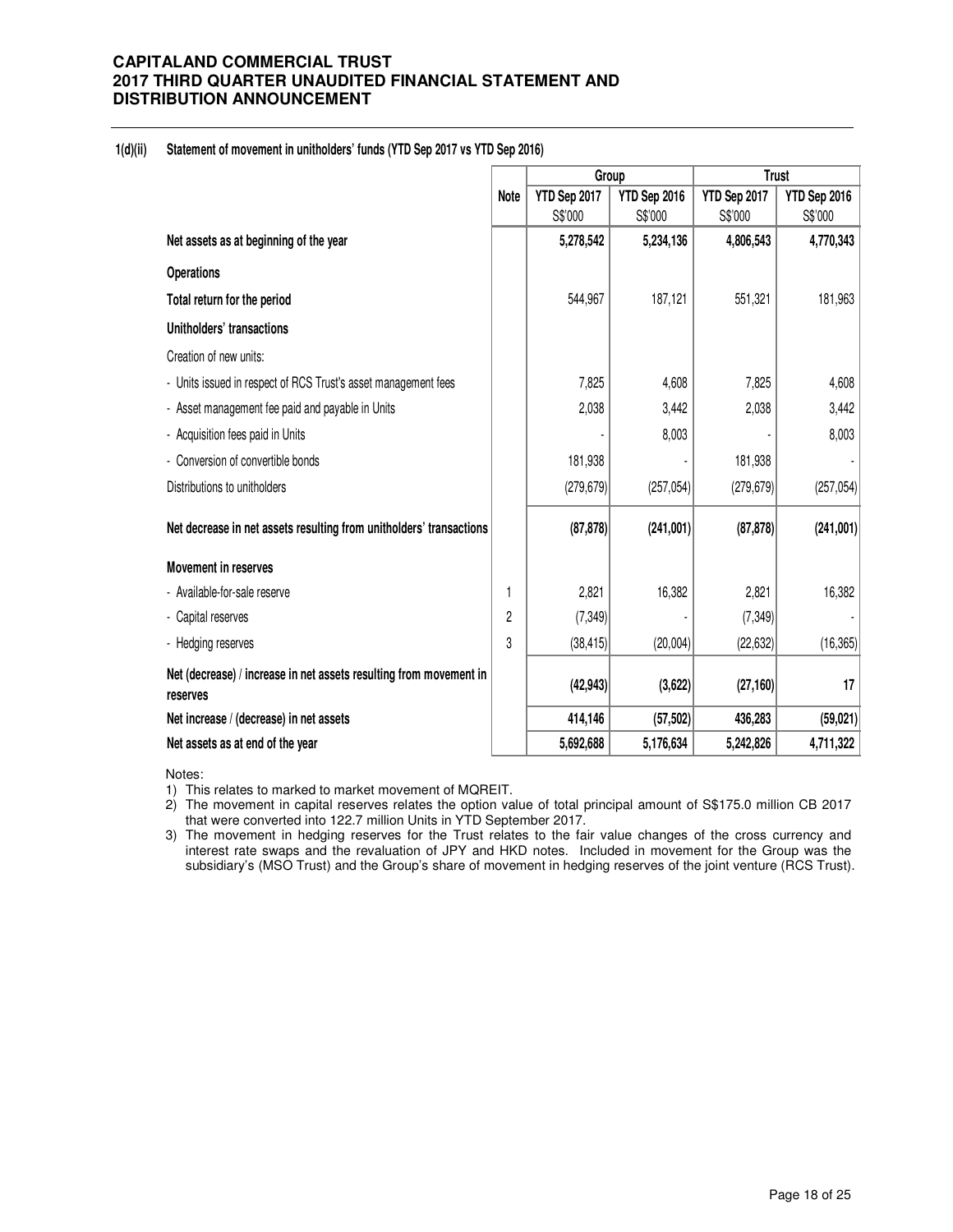### **1(e)(i) Details of any change in the units (3Q 2017 vs 3Q 2016)**

|                                                                                                                | <b>Group and Trust</b> |                  |  |
|----------------------------------------------------------------------------------------------------------------|------------------------|------------------|--|
|                                                                                                                | 3Q 2017<br>Units       | 3Q 2016<br>Units |  |
| Units in issue as at beginning of period                                                                       | 3,006,284,332          | 2,956,335,012    |  |
| New Units issued:                                                                                              |                        |                  |  |
| As payment of asset management fee in relation to RCS Trust (CCT's 60%<br>interest)                            | 742,457                | 831,170          |  |
| As payment of asset management fees in relation to Wilkie Edge and                                             | 188,778                | 211,240          |  |
| One George Street                                                                                              |                        |                  |  |
| Acquisition fees paid in Units (1)                                                                             |                        | 5,166,236        |  |
| Conversion of convertible bonds <sup>(2)</sup>                                                                 | 86,400,270             |                  |  |
| Total Units issued as at end of period                                                                         | 3,093,615,837          | 2,962,543,658    |  |
| Estimated new Units to be issued:                                                                              |                        |                  |  |
| for settlement of the asset management fees in relation to Wilkie Edge and One<br>George Street <sup>(3)</sup> | 865,976                | 1,172,784        |  |
| Rights issue <sup>(4)</sup>                                                                                    | 513,540,228            |                  |  |
| Total Units issued and estimated new Units to be issued                                                        | 3,608,022,041          | 2,963,716,442    |  |

#### Notes:

(1) This relates to the acquisition of 60% units in MSO Trust in 3Q 2016.

- (2) This relates to the conversion of remaining principal amount of S\$123.3 million of CB 2017 at the conversion price of \$1.4265 per unit into Units in 3Q 2017.
- (3) This relates to Units to be issued for the payment of 3Q 2017 base component of asset management fees and YTD September 2017 performance component of the asset management fees, in 4Q 2017 and 1Q 2018 respectively.
- (4) This relates to the renounceable underwritten Rights Units to be issued on 26 October 2017 .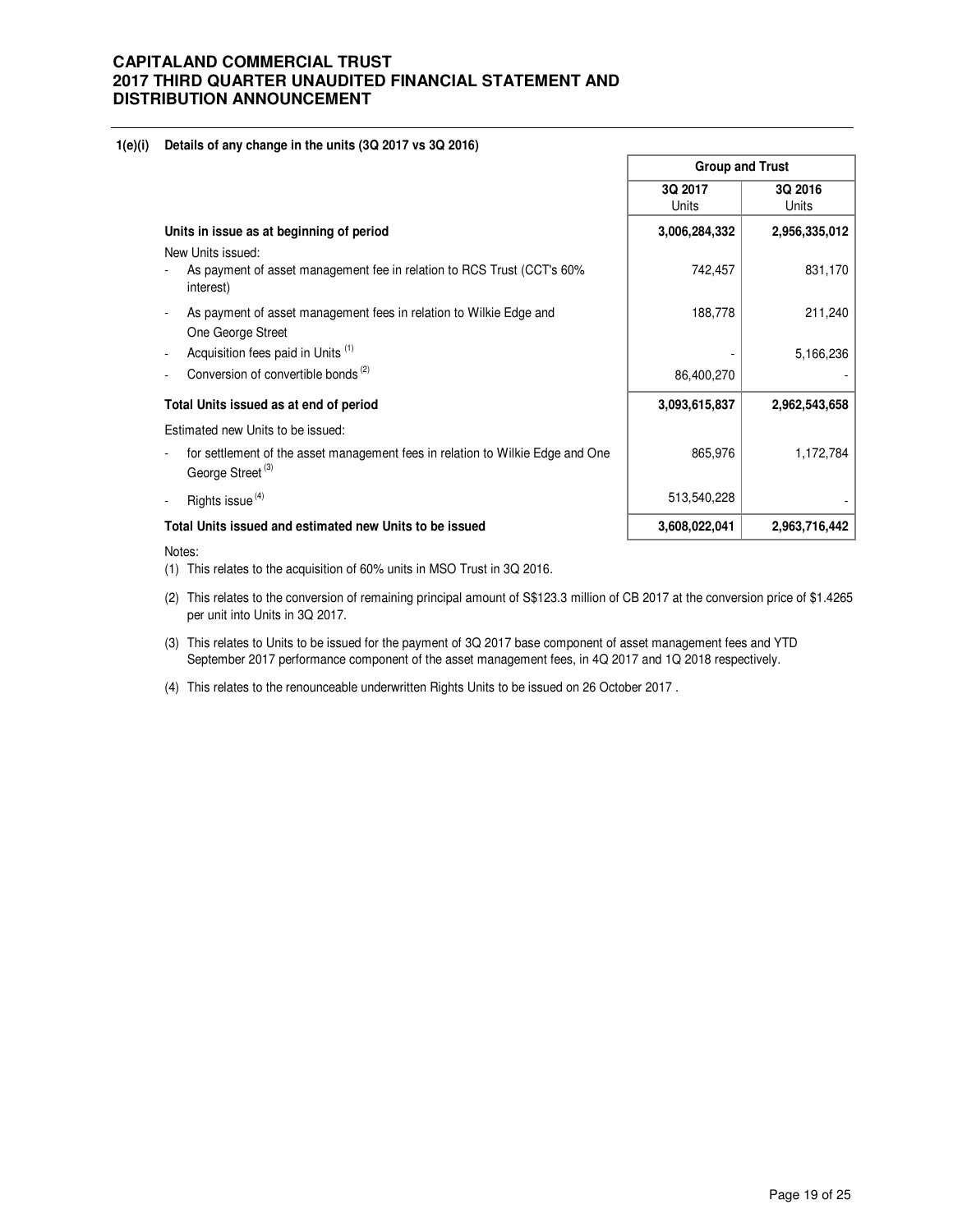#### **1(e)(ii) Details of any change in the units (YTD September 2017 vs YTD September 2016)**

|                                                                                                                | <b>Group and Trust</b> |                       |  |
|----------------------------------------------------------------------------------------------------------------|------------------------|-----------------------|--|
|                                                                                                                | YTD Sep 2017<br>Units  | YTD Sep 2016<br>Units |  |
| Units in issue as at beginning of year                                                                         | 2,963,491,301          | 2,952,931,319         |  |
| New Units issued:<br>As payment of asset management fee in relation to RCS Trust (CCT's 60%<br>interest) $(1)$ | 5,170,489              | 3,306,539             |  |
| As payment of asset management fees in relation to Wilkie Edge and<br>One George Street <sup>(1)</sup>         | 2,276,181              | 1,139,564             |  |
| Acquisition fees paid in Units <sup>(2)</sup>                                                                  |                        | 5,166,236             |  |
| Conversion of convertible bonds <sup>(3)</sup>                                                                 | 122,677,866            |                       |  |
| Total Units issued as at end of the period                                                                     | 3,093,615,837          | 2,962,543,658         |  |
| Estimated new Units to be issued:                                                                              |                        |                       |  |
| in settlement of the asset management fees in relation to Wilkie Edge and One<br>George Street <sup>(4)</sup>  | 865,976                | 1,172,784             |  |
| Rights issue <sup>(5)</sup>                                                                                    | 513,540,228            |                       |  |
| Total Units issued and estimated new Units to be issued:                                                       | 3,608,022,041          | 2,963,716,442         |  |

Notes:

- (1) For YTD September 2017, it relates to payment of base component of asset management fee for 4Q 2016, 1Q 2017 and 2Q 2017) and performance component of asset management fee for FY 2016. For YTD September 2016, it relates to payment of both base and performance components of asset management fees for 4Q 2015 and base component of asset management fee for 1Q 2016 and 2Q 2016.
- (2) This relates to the acquisition of 60% units in MSO Trust in YTD September 2016.
- (3) This relates to the conversion of the full principal amount of S\$175.0 million of CB due 2017 at the conversion price of \$1.4265 per unit into Units in YTD September 2017.
- (4) This relates to Units to be issued for the payment of 3Q 2017 base component of asset management fees and YTD September 2017 performance component of asset management fees, in 4Q 2017 and 1Q 2018 respectively.
- (5) This relates to the renounceable underwritten Rights Units to be issued on 26 October 2017 .

### **2 Whether the figures have been audited or reviewed, and in accordance with which auditing standard or practice**

The figures have not been audited nor reviewed by our auditors.

### **3 Where the figures have been audited or reviewed, the auditors' report (including any qualifications or emphasis of matter)**

Not applicable.

### **4 Whether the same accounting policies and methods of computation as in the issuer's most recent audited annual financial statements have been applied**

The accounting policies and methods of computation applied in the financial statements for the current reporting period are consistent with the audited financial statements for the year ended 31 December 2016.

**5 If there are any changes in the accounting policies and methods of computation, including any required by an accounting standard, what has changed, as well as the reasons for, and the effect of, the change**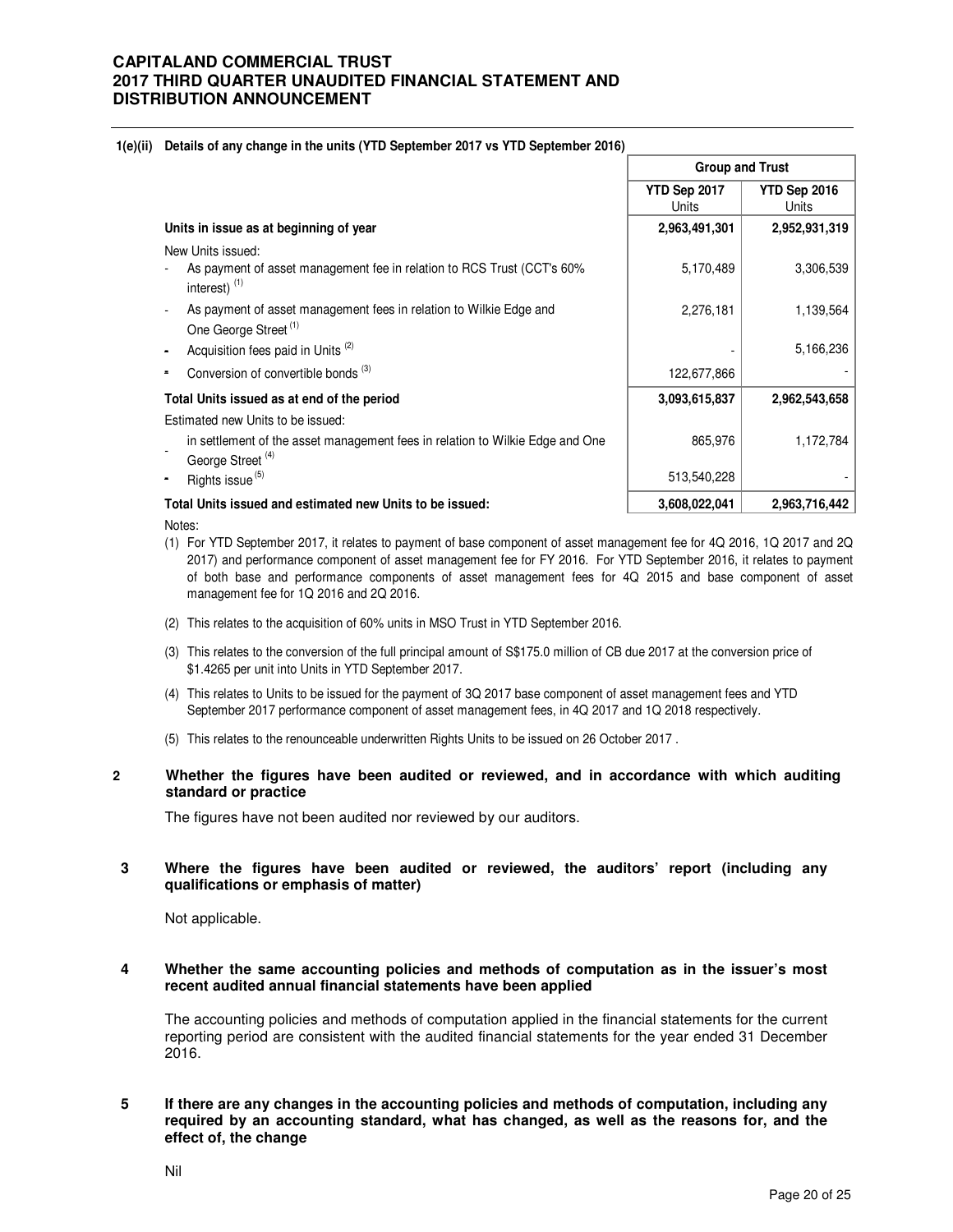### **6 Earnings per unit ("EPU") and distribution per unit ("DPU") for the financial period**

#### **EPU (3Q 2017 vs 3Q 2016)**

|                                                                                                                     |             | Group         |               |               | <b>Trust</b>  |
|---------------------------------------------------------------------------------------------------------------------|-------------|---------------|---------------|---------------|---------------|
|                                                                                                                     | <b>Note</b> | 3Q 2017       | 3Q 2016       | 3Q 2017       | 3Q 2016       |
| <b>Basic EPU</b><br>Weighted average number of Units in issue                                                       |             | 3,073,311,952 | 2,958,035,930 | 3,073,311,952 | 2,958,035,930 |
| Based on weighted average number of Units in issue                                                                  |             | 5.16c         | 1.74c         | 5.32c         | 1.91c         |
| <b>Diluted EPU</b><br>Weighted average number of Units in issue (diluted).<br>including the effects of Rights Units |             | 3,590,379,237 | 3,591,398,960 | 3,590,379,237 | 3,593,221,164 |
| Based on weighted average number of Units in issue<br>(diluted), including effects of the Rights Units              | 2           | 4.42c         | 1.48¢         | 4.56¢         | 1.62c         |

#### **EPU (YTD September 2017 vs YTD September 2016)**

|                                                                                                                     |             | <b>Trust</b><br>Group |               |               |               |
|---------------------------------------------------------------------------------------------------------------------|-------------|-----------------------|---------------|---------------|---------------|
|                                                                                                                     | <b>Note</b> | YTD Sep 2017          | YTD Sep 2016  | YTD Sep 2017  | YTD Sep 2016  |
| <b>Basic EPU</b><br>Weighted average number of Units in issue                                                       |             | 3,007,008,307         | 2,956,197,968 | 3,007,008,307 | 2,956,197,968 |
| Based on weighted average number of Units in issue                                                                  |             | 18.12cl               | 6.33c         | 18.33c        | 6.16c         |
| <b>Diluted EPU</b><br>Weighted average number of Units in issue (diluted),<br>including effects of the Rights Units |             | 3,524,081,272         | 3,591,398,960 | 3.524.081.272 | 3,591,395,488 |
| Based on weighted average number of Units in issue<br>(diluted), including effects of the Rights Units              | 2           | 15.46c                | 5.35c         | 15.64c        | 5.20c         |

Notes:

- (1) In computing the basic EPU, total return for the period after tax and the weighted average number of Units outstanding during the period were used.
- (2) In computing the diluted EPU, the total return for the period after tax and the weighted average number of Units outstanding during the period were adjusted for the effects of all potential dilutive Units arising from the assumed issuance of Units for the payment of unpaid asset management fees and renounceable underwritten Rights Units.
- (3) Comparative balances have been restated for effects of the Rights Issue.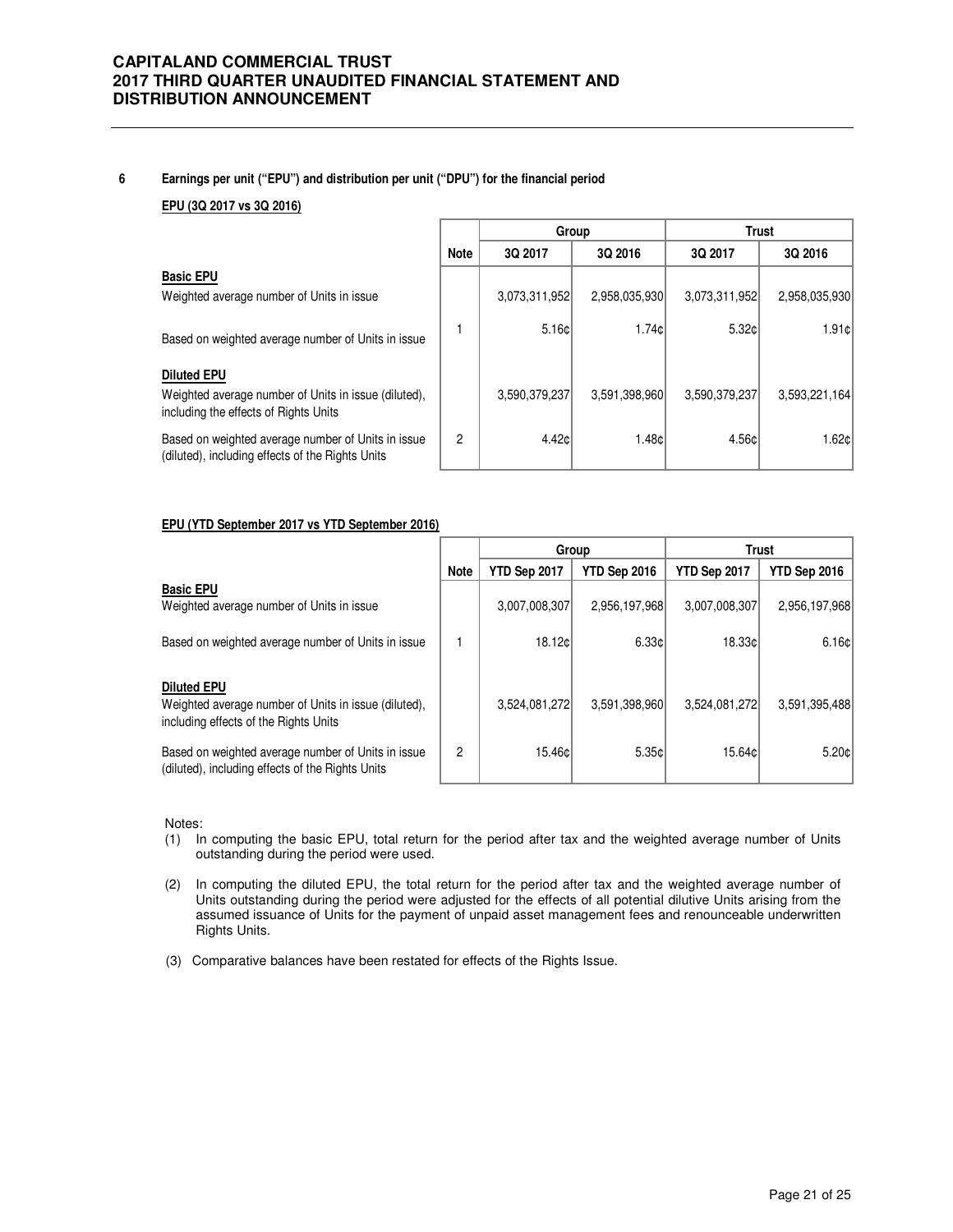### **Distribution per unit ("DPU")**

In computing the DPU, the number of Units as at end of the period was used for the computation.

|                                                                                                                                  | <b>3Q 2017</b>                        | <b>3Q 2016</b>         | YTD Sep 2017           | YTD Sep 2016           |
|----------------------------------------------------------------------------------------------------------------------------------|---------------------------------------|------------------------|------------------------|------------------------|
| Number of Units in issue at the end of the period<br>DPU for period                                                              | 3,093,615,837<br>$2.36c$ <sup>1</sup> | 2,962,543,658<br>2.30c | 3,093,615,837<br>6.92c | 2,962,543,658<br>6.69¢ |
| DPU (adjusted for Rights Units)<br>Number of Units in issue as at 30 September 2017 and expected to<br>be issued in October 2017 | 3,607,156,065                         | 3,607,156,065          | 3,607,156,065          | 3,607,156,065          |
| DPU for period (adjusted for Rights Units)                                                                                       | 2.02c <sup>2</sup>                    | 1.89c <sup>2</sup>     | 6.58c <sup>2</sup>     | 6.28c <sup>2</sup>     |

Note:

- 1) The number of Units used to calculate DPU is 3,093,615,837 which does not include the 513,540,228 renounceable underwritten Rights Units which will be issued on 26 October 2017.
- 2) Based on the number of Units in issue as at 30 September 2017 and additional 513,540,228 CCT Units expected to be issued in October 2017 following the Rights Issue announced on 21 September 2017.

#### **7 Net asset value ("NAV") / Net tangible asset ("NTA") per Unit based on Units in issue at the end of the period.**

|                                                                                    |      | Group         |               | <b>Trust</b>  |               |
|------------------------------------------------------------------------------------|------|---------------|---------------|---------------|---------------|
|                                                                                    | Note | 30 Sep 2017   | 31 Dec 2016   | 30 Sep 2017   | 31 Dec 2016   |
| Number of Units in issue at end of the period                                      |      | 3,093,615,837 | 2,963,491,301 | 3,093,615,837 | 2,963,491,301 |
| NAV (S\$'000)                                                                      |      | 5,692,688     | 5,278,542     | 5,242,826     | 4,806,543     |
| NTA (S\$'000)                                                                      |      | 5,692,688     | 5,276,456     | 5,242,826     | 4,804,457     |
| NAV / NTA per Unit                                                                 |      | \$1.84        | \$1.78        | \$1.69        | \$1.62        |
| Adjusted NAV / NTA per Unit (excluding the<br>distributable income to unitholders) |      | \$1.82        | \$1.73        | \$1.67        | \$1.57        |

Note:

(1) NAV and NTA per Unit were computed based on NAV and NTA over the number of Units issued as at end of the period respectively.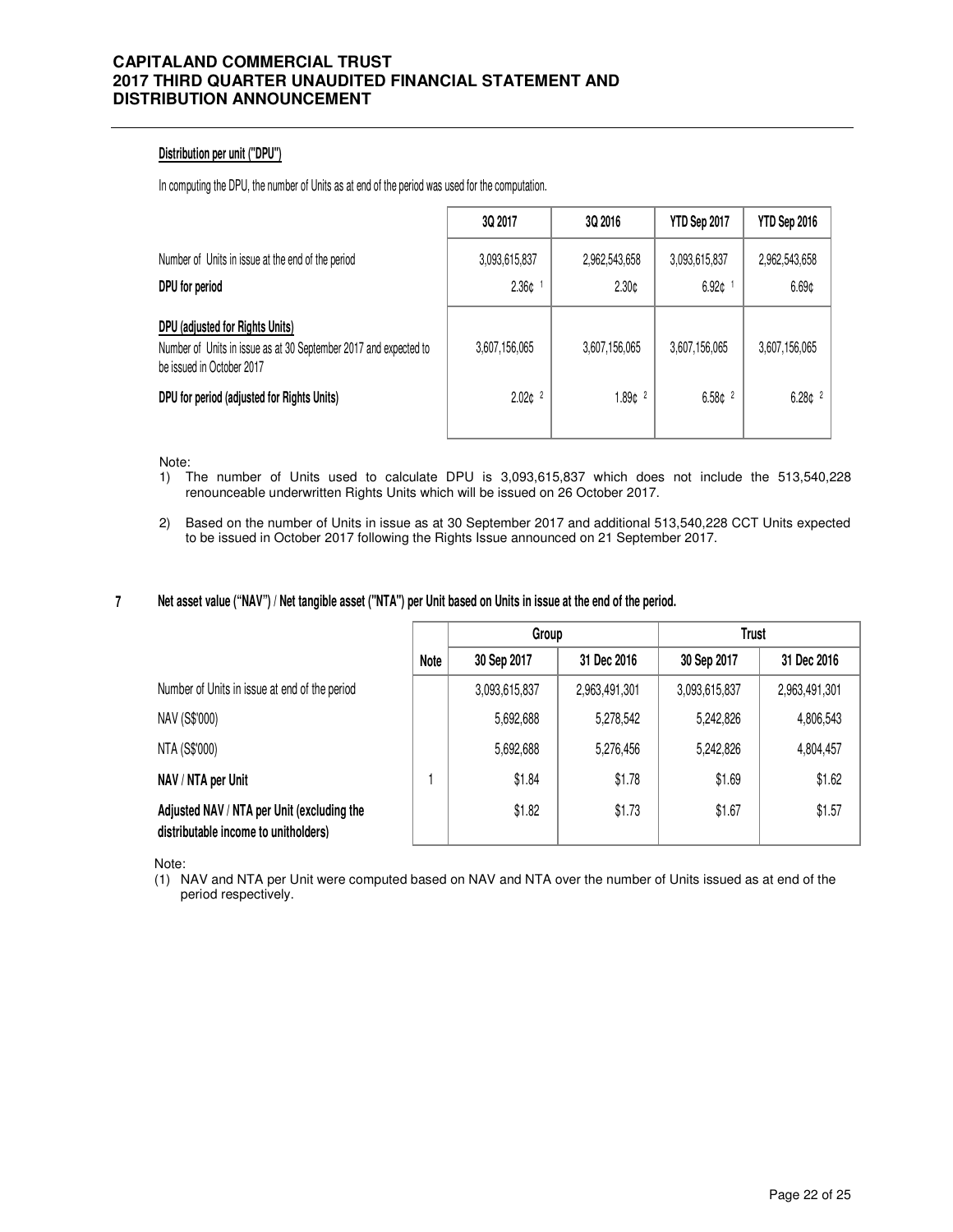#### **8 Review of the performance**

| 3Q 2017<br>3Q 2016<br>YTD Sep 2017<br>YTD Sep 2016<br>Change<br>Change<br><b>Statement of Total Return</b><br>S\$'000<br>S\$'000<br>$\frac{1}{2}$<br>S\$'000<br>S\$'000<br>$\%$<br>(0.4)<br>74,145<br>251,165<br>208,851<br>20.3<br>74,422<br>Gross revenue<br>(15, 590)<br>(17, 394)<br>(10.4)<br>(53, 652)<br>(48, 344)<br>11.0<br>Property operating expenses<br>2.7<br>197,513<br>23.1<br>58,555<br>57,028<br>160,507<br>Net property income<br>2.3<br>(58.2)<br>Interest income<br>1,043<br>1,020<br>1,538<br>3,676<br>Investment income<br>1,575<br>1,575<br>3,369<br>(53.3)<br>1,661<br><b>NM</b><br>(252)<br>(438)<br>(42.5)<br>(2,086)<br>Amortisation of intangible asset<br>(769)<br><b>NM</b><br>Costs associated with acquisition of subsidiary<br>(10, 935)<br>ΝM<br>(10, 935)<br>Asset management fees:<br>- Base fees<br>(1,627)<br>10.8<br>(4,983)<br>(4,093)<br>21.7<br>(1, 469)<br>26.7<br>Performance fees<br>(2, 312)<br>(7, 379)<br>(6, 404)<br>15.2<br>(1,825)<br>414<br><b>NM</b><br>(620)<br>(1,800)<br>(1,829)<br>(1.6)<br>Trust expenses<br>18.5<br>(50, 338)<br>(14, 726)<br>(12, 422)<br>(31, 485)<br>59.9<br>Finance costs<br>42,670<br>32,000<br>33.3<br>134,040<br>19.6<br>112,037<br>Net income before share of profit of joint ventures<br>Share of profit (net of tax) of:<br>23,488<br>22,158<br>6.0<br>69,319<br>78,310<br>- Joint ventures<br>(11.5)<br>66,158<br>54,158<br>22.2<br>203,359<br>190,347<br>6.8<br>Net income<br>Loss on acquisition of subsidiary - net<br><b>NM</b><br><b>NM</b><br>(2, 562)<br>(2,562)<br><b>NM</b><br>Impairment of available-for-sale investment<br>(8,916)<br>Net gain on disposal of investment properties<br>72,572<br><b>NM</b><br><b>NM</b><br>69,346<br><b>NM</b><br>272,774<br><b>NM</b><br>8,643<br>Net gain in fair value of investment properties<br>20,100<br><b>NM</b><br><b>NM</b><br>Total return for the period before tax<br>158,830<br>51,596<br>545,479<br>187,512<br>(198)<br>(165)<br>20.0<br>(512)<br>30.9<br>Tax expense<br>(391)<br>Total return for the period after tax<br>158,632<br>ΝM<br>544,967<br><b>NM</b><br>51,431<br>187,121<br><b>Distribution Statement</b><br>33.3<br>19.6<br>Net income before share of profit of joint ventures<br>42,670<br>32,000<br>134,040<br>112,037<br>(95.3)<br>(66.1)<br>549<br>11,699<br>5,323<br>15,689<br>Net tax and other adjustments<br>26,590<br>Distribution from joint ventures<br>24,597<br>8.1<br>71,205<br>70,503<br>1.0<br><b>NM</b><br>Other gains distribution<br>3,300<br><b>NM</b><br>3,300<br>68,296<br>7.0<br>213,868<br>Distributable income to unitholders<br>73,109<br>198,229<br>7.9<br>2.36¢<br>DPU for the period<br>2.30c<br>2.6<br>6.92c<br>6.69c<br>3.4<br>9.36¢<br>Annualised<br>9.15c<br>2.3<br>9.25c<br>8.94c<br>3.5 | Group |  |  |  |  |  |
|---------------------------------------------------------------------------------------------------------------------------------------------------------------------------------------------------------------------------------------------------------------------------------------------------------------------------------------------------------------------------------------------------------------------------------------------------------------------------------------------------------------------------------------------------------------------------------------------------------------------------------------------------------------------------------------------------------------------------------------------------------------------------------------------------------------------------------------------------------------------------------------------------------------------------------------------------------------------------------------------------------------------------------------------------------------------------------------------------------------------------------------------------------------------------------------------------------------------------------------------------------------------------------------------------------------------------------------------------------------------------------------------------------------------------------------------------------------------------------------------------------------------------------------------------------------------------------------------------------------------------------------------------------------------------------------------------------------------------------------------------------------------------------------------------------------------------------------------------------------------------------------------------------------------------------------------------------------------------------------------------------------------------------------------------------------------------------------------------------------------------------------------------------------------------------------------------------------------------------------------------------------------------------------------------------------------------------------------------------------------------------------------------------------------------------------------------------------------------------------------------------------------------------------------------------------------------------------------------------------------------------------------------------------------------------------------------------------------------------------------------------------------------------------------|-------|--|--|--|--|--|
|                                                                                                                                                                                                                                                                                                                                                                                                                                                                                                                                                                                                                                                                                                                                                                                                                                                                                                                                                                                                                                                                                                                                                                                                                                                                                                                                                                                                                                                                                                                                                                                                                                                                                                                                                                                                                                                                                                                                                                                                                                                                                                                                                                                                                                                                                                                                                                                                                                                                                                                                                                                                                                                                                                                                                                                             |       |  |  |  |  |  |
|                                                                                                                                                                                                                                                                                                                                                                                                                                                                                                                                                                                                                                                                                                                                                                                                                                                                                                                                                                                                                                                                                                                                                                                                                                                                                                                                                                                                                                                                                                                                                                                                                                                                                                                                                                                                                                                                                                                                                                                                                                                                                                                                                                                                                                                                                                                                                                                                                                                                                                                                                                                                                                                                                                                                                                                             |       |  |  |  |  |  |
|                                                                                                                                                                                                                                                                                                                                                                                                                                                                                                                                                                                                                                                                                                                                                                                                                                                                                                                                                                                                                                                                                                                                                                                                                                                                                                                                                                                                                                                                                                                                                                                                                                                                                                                                                                                                                                                                                                                                                                                                                                                                                                                                                                                                                                                                                                                                                                                                                                                                                                                                                                                                                                                                                                                                                                                             |       |  |  |  |  |  |
|                                                                                                                                                                                                                                                                                                                                                                                                                                                                                                                                                                                                                                                                                                                                                                                                                                                                                                                                                                                                                                                                                                                                                                                                                                                                                                                                                                                                                                                                                                                                                                                                                                                                                                                                                                                                                                                                                                                                                                                                                                                                                                                                                                                                                                                                                                                                                                                                                                                                                                                                                                                                                                                                                                                                                                                             |       |  |  |  |  |  |
|                                                                                                                                                                                                                                                                                                                                                                                                                                                                                                                                                                                                                                                                                                                                                                                                                                                                                                                                                                                                                                                                                                                                                                                                                                                                                                                                                                                                                                                                                                                                                                                                                                                                                                                                                                                                                                                                                                                                                                                                                                                                                                                                                                                                                                                                                                                                                                                                                                                                                                                                                                                                                                                                                                                                                                                             |       |  |  |  |  |  |
|                                                                                                                                                                                                                                                                                                                                                                                                                                                                                                                                                                                                                                                                                                                                                                                                                                                                                                                                                                                                                                                                                                                                                                                                                                                                                                                                                                                                                                                                                                                                                                                                                                                                                                                                                                                                                                                                                                                                                                                                                                                                                                                                                                                                                                                                                                                                                                                                                                                                                                                                                                                                                                                                                                                                                                                             |       |  |  |  |  |  |
|                                                                                                                                                                                                                                                                                                                                                                                                                                                                                                                                                                                                                                                                                                                                                                                                                                                                                                                                                                                                                                                                                                                                                                                                                                                                                                                                                                                                                                                                                                                                                                                                                                                                                                                                                                                                                                                                                                                                                                                                                                                                                                                                                                                                                                                                                                                                                                                                                                                                                                                                                                                                                                                                                                                                                                                             |       |  |  |  |  |  |
|                                                                                                                                                                                                                                                                                                                                                                                                                                                                                                                                                                                                                                                                                                                                                                                                                                                                                                                                                                                                                                                                                                                                                                                                                                                                                                                                                                                                                                                                                                                                                                                                                                                                                                                                                                                                                                                                                                                                                                                                                                                                                                                                                                                                                                                                                                                                                                                                                                                                                                                                                                                                                                                                                                                                                                                             |       |  |  |  |  |  |
|                                                                                                                                                                                                                                                                                                                                                                                                                                                                                                                                                                                                                                                                                                                                                                                                                                                                                                                                                                                                                                                                                                                                                                                                                                                                                                                                                                                                                                                                                                                                                                                                                                                                                                                                                                                                                                                                                                                                                                                                                                                                                                                                                                                                                                                                                                                                                                                                                                                                                                                                                                                                                                                                                                                                                                                             |       |  |  |  |  |  |
|                                                                                                                                                                                                                                                                                                                                                                                                                                                                                                                                                                                                                                                                                                                                                                                                                                                                                                                                                                                                                                                                                                                                                                                                                                                                                                                                                                                                                                                                                                                                                                                                                                                                                                                                                                                                                                                                                                                                                                                                                                                                                                                                                                                                                                                                                                                                                                                                                                                                                                                                                                                                                                                                                                                                                                                             |       |  |  |  |  |  |
|                                                                                                                                                                                                                                                                                                                                                                                                                                                                                                                                                                                                                                                                                                                                                                                                                                                                                                                                                                                                                                                                                                                                                                                                                                                                                                                                                                                                                                                                                                                                                                                                                                                                                                                                                                                                                                                                                                                                                                                                                                                                                                                                                                                                                                                                                                                                                                                                                                                                                                                                                                                                                                                                                                                                                                                             |       |  |  |  |  |  |
|                                                                                                                                                                                                                                                                                                                                                                                                                                                                                                                                                                                                                                                                                                                                                                                                                                                                                                                                                                                                                                                                                                                                                                                                                                                                                                                                                                                                                                                                                                                                                                                                                                                                                                                                                                                                                                                                                                                                                                                                                                                                                                                                                                                                                                                                                                                                                                                                                                                                                                                                                                                                                                                                                                                                                                                             |       |  |  |  |  |  |
|                                                                                                                                                                                                                                                                                                                                                                                                                                                                                                                                                                                                                                                                                                                                                                                                                                                                                                                                                                                                                                                                                                                                                                                                                                                                                                                                                                                                                                                                                                                                                                                                                                                                                                                                                                                                                                                                                                                                                                                                                                                                                                                                                                                                                                                                                                                                                                                                                                                                                                                                                                                                                                                                                                                                                                                             |       |  |  |  |  |  |
|                                                                                                                                                                                                                                                                                                                                                                                                                                                                                                                                                                                                                                                                                                                                                                                                                                                                                                                                                                                                                                                                                                                                                                                                                                                                                                                                                                                                                                                                                                                                                                                                                                                                                                                                                                                                                                                                                                                                                                                                                                                                                                                                                                                                                                                                                                                                                                                                                                                                                                                                                                                                                                                                                                                                                                                             |       |  |  |  |  |  |
|                                                                                                                                                                                                                                                                                                                                                                                                                                                                                                                                                                                                                                                                                                                                                                                                                                                                                                                                                                                                                                                                                                                                                                                                                                                                                                                                                                                                                                                                                                                                                                                                                                                                                                                                                                                                                                                                                                                                                                                                                                                                                                                                                                                                                                                                                                                                                                                                                                                                                                                                                                                                                                                                                                                                                                                             |       |  |  |  |  |  |
|                                                                                                                                                                                                                                                                                                                                                                                                                                                                                                                                                                                                                                                                                                                                                                                                                                                                                                                                                                                                                                                                                                                                                                                                                                                                                                                                                                                                                                                                                                                                                                                                                                                                                                                                                                                                                                                                                                                                                                                                                                                                                                                                                                                                                                                                                                                                                                                                                                                                                                                                                                                                                                                                                                                                                                                             |       |  |  |  |  |  |
|                                                                                                                                                                                                                                                                                                                                                                                                                                                                                                                                                                                                                                                                                                                                                                                                                                                                                                                                                                                                                                                                                                                                                                                                                                                                                                                                                                                                                                                                                                                                                                                                                                                                                                                                                                                                                                                                                                                                                                                                                                                                                                                                                                                                                                                                                                                                                                                                                                                                                                                                                                                                                                                                                                                                                                                             |       |  |  |  |  |  |
|                                                                                                                                                                                                                                                                                                                                                                                                                                                                                                                                                                                                                                                                                                                                                                                                                                                                                                                                                                                                                                                                                                                                                                                                                                                                                                                                                                                                                                                                                                                                                                                                                                                                                                                                                                                                                                                                                                                                                                                                                                                                                                                                                                                                                                                                                                                                                                                                                                                                                                                                                                                                                                                                                                                                                                                             |       |  |  |  |  |  |
|                                                                                                                                                                                                                                                                                                                                                                                                                                                                                                                                                                                                                                                                                                                                                                                                                                                                                                                                                                                                                                                                                                                                                                                                                                                                                                                                                                                                                                                                                                                                                                                                                                                                                                                                                                                                                                                                                                                                                                                                                                                                                                                                                                                                                                                                                                                                                                                                                                                                                                                                                                                                                                                                                                                                                                                             |       |  |  |  |  |  |
|                                                                                                                                                                                                                                                                                                                                                                                                                                                                                                                                                                                                                                                                                                                                                                                                                                                                                                                                                                                                                                                                                                                                                                                                                                                                                                                                                                                                                                                                                                                                                                                                                                                                                                                                                                                                                                                                                                                                                                                                                                                                                                                                                                                                                                                                                                                                                                                                                                                                                                                                                                                                                                                                                                                                                                                             |       |  |  |  |  |  |
|                                                                                                                                                                                                                                                                                                                                                                                                                                                                                                                                                                                                                                                                                                                                                                                                                                                                                                                                                                                                                                                                                                                                                                                                                                                                                                                                                                                                                                                                                                                                                                                                                                                                                                                                                                                                                                                                                                                                                                                                                                                                                                                                                                                                                                                                                                                                                                                                                                                                                                                                                                                                                                                                                                                                                                                             |       |  |  |  |  |  |
|                                                                                                                                                                                                                                                                                                                                                                                                                                                                                                                                                                                                                                                                                                                                                                                                                                                                                                                                                                                                                                                                                                                                                                                                                                                                                                                                                                                                                                                                                                                                                                                                                                                                                                                                                                                                                                                                                                                                                                                                                                                                                                                                                                                                                                                                                                                                                                                                                                                                                                                                                                                                                                                                                                                                                                                             |       |  |  |  |  |  |
|                                                                                                                                                                                                                                                                                                                                                                                                                                                                                                                                                                                                                                                                                                                                                                                                                                                                                                                                                                                                                                                                                                                                                                                                                                                                                                                                                                                                                                                                                                                                                                                                                                                                                                                                                                                                                                                                                                                                                                                                                                                                                                                                                                                                                                                                                                                                                                                                                                                                                                                                                                                                                                                                                                                                                                                             |       |  |  |  |  |  |
|                                                                                                                                                                                                                                                                                                                                                                                                                                                                                                                                                                                                                                                                                                                                                                                                                                                                                                                                                                                                                                                                                                                                                                                                                                                                                                                                                                                                                                                                                                                                                                                                                                                                                                                                                                                                                                                                                                                                                                                                                                                                                                                                                                                                                                                                                                                                                                                                                                                                                                                                                                                                                                                                                                                                                                                             |       |  |  |  |  |  |
|                                                                                                                                                                                                                                                                                                                                                                                                                                                                                                                                                                                                                                                                                                                                                                                                                                                                                                                                                                                                                                                                                                                                                                                                                                                                                                                                                                                                                                                                                                                                                                                                                                                                                                                                                                                                                                                                                                                                                                                                                                                                                                                                                                                                                                                                                                                                                                                                                                                                                                                                                                                                                                                                                                                                                                                             |       |  |  |  |  |  |
|                                                                                                                                                                                                                                                                                                                                                                                                                                                                                                                                                                                                                                                                                                                                                                                                                                                                                                                                                                                                                                                                                                                                                                                                                                                                                                                                                                                                                                                                                                                                                                                                                                                                                                                                                                                                                                                                                                                                                                                                                                                                                                                                                                                                                                                                                                                                                                                                                                                                                                                                                                                                                                                                                                                                                                                             |       |  |  |  |  |  |
|                                                                                                                                                                                                                                                                                                                                                                                                                                                                                                                                                                                                                                                                                                                                                                                                                                                                                                                                                                                                                                                                                                                                                                                                                                                                                                                                                                                                                                                                                                                                                                                                                                                                                                                                                                                                                                                                                                                                                                                                                                                                                                                                                                                                                                                                                                                                                                                                                                                                                                                                                                                                                                                                                                                                                                                             |       |  |  |  |  |  |
|                                                                                                                                                                                                                                                                                                                                                                                                                                                                                                                                                                                                                                                                                                                                                                                                                                                                                                                                                                                                                                                                                                                                                                                                                                                                                                                                                                                                                                                                                                                                                                                                                                                                                                                                                                                                                                                                                                                                                                                                                                                                                                                                                                                                                                                                                                                                                                                                                                                                                                                                                                                                                                                                                                                                                                                             |       |  |  |  |  |  |
|                                                                                                                                                                                                                                                                                                                                                                                                                                                                                                                                                                                                                                                                                                                                                                                                                                                                                                                                                                                                                                                                                                                                                                                                                                                                                                                                                                                                                                                                                                                                                                                                                                                                                                                                                                                                                                                                                                                                                                                                                                                                                                                                                                                                                                                                                                                                                                                                                                                                                                                                                                                                                                                                                                                                                                                             |       |  |  |  |  |  |
|                                                                                                                                                                                                                                                                                                                                                                                                                                                                                                                                                                                                                                                                                                                                                                                                                                                                                                                                                                                                                                                                                                                                                                                                                                                                                                                                                                                                                                                                                                                                                                                                                                                                                                                                                                                                                                                                                                                                                                                                                                                                                                                                                                                                                                                                                                                                                                                                                                                                                                                                                                                                                                                                                                                                                                                             |       |  |  |  |  |  |
|                                                                                                                                                                                                                                                                                                                                                                                                                                                                                                                                                                                                                                                                                                                                                                                                                                                                                                                                                                                                                                                                                                                                                                                                                                                                                                                                                                                                                                                                                                                                                                                                                                                                                                                                                                                                                                                                                                                                                                                                                                                                                                                                                                                                                                                                                                                                                                                                                                                                                                                                                                                                                                                                                                                                                                                             |       |  |  |  |  |  |
|                                                                                                                                                                                                                                                                                                                                                                                                                                                                                                                                                                                                                                                                                                                                                                                                                                                                                                                                                                                                                                                                                                                                                                                                                                                                                                                                                                                                                                                                                                                                                                                                                                                                                                                                                                                                                                                                                                                                                                                                                                                                                                                                                                                                                                                                                                                                                                                                                                                                                                                                                                                                                                                                                                                                                                                             |       |  |  |  |  |  |
|                                                                                                                                                                                                                                                                                                                                                                                                                                                                                                                                                                                                                                                                                                                                                                                                                                                                                                                                                                                                                                                                                                                                                                                                                                                                                                                                                                                                                                                                                                                                                                                                                                                                                                                                                                                                                                                                                                                                                                                                                                                                                                                                                                                                                                                                                                                                                                                                                                                                                                                                                                                                                                                                                                                                                                                             |       |  |  |  |  |  |

NM – Not Meaningful

#### **Review of CCT Group's performance 3Q 2017 vs 3Q 2016**

- a) Gross revenue for 3Q 2017 was S\$74.1 million which was marginally lower than 3Q 2016 of S\$74.4 million. The decrease was mainly due to divestments of One George Street, Wilkie Edge and Golden Shoe Car Park. The decrease was mitigated by the consolidation of MSO Trust's gross revenue (3 months in 3Q 2017 as compared with 1 month in 3Q 2016).
- b) Property operating expenses for 3Q 2017 were S\$15.6 million, a drop of S\$1.8 million or 10.4% from 3Q 2016. The decrease was mainly due to lower property tax as well as divestments.
- c) Amortisation expense relates to the amortisation of intangible asset. Amortisation expense does not affect distributable income.
- d) Finance costs of S\$14.7 million for 3Q 2017 were S\$2.3 million or 18.5% higher than the same quarter last year largely due to consolidation of MSO Trust's finance costs which increased by S\$7.5 million. The increase was offset by lower interest costs arising from repayment of CCT's bank borrowings using the divestment proceeds.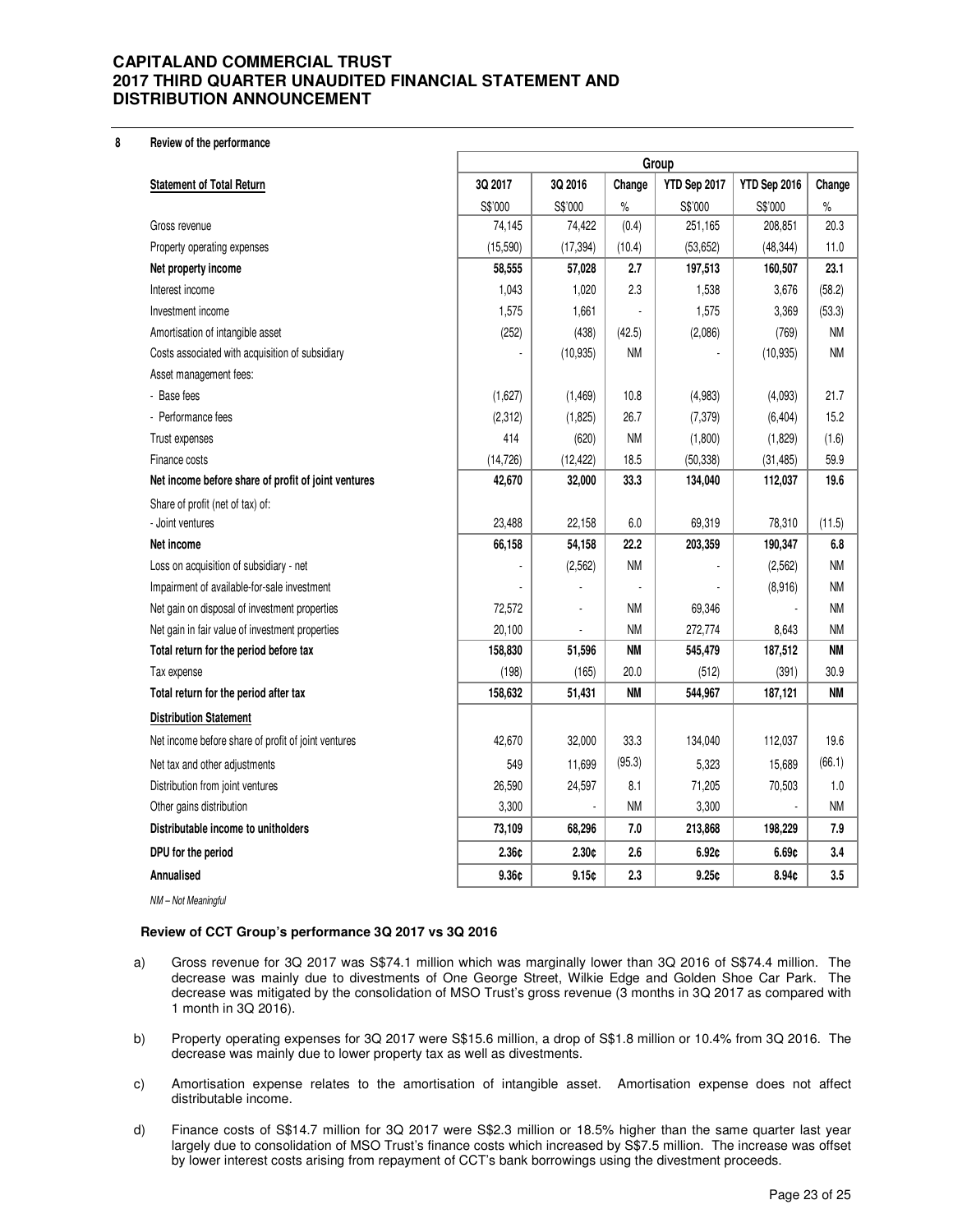- e) Share of profit of joint ventures for 3Q 2017 relates mainly to CCT's share of profits of RCS Trust (CCT's 60% interest) and OGS LLP (CCT's 50% interest), while for 3Q 2016, it relates to CCT's share of profits of RCS Trust (CCT's 60% interest) and MSO Trust (CCT's 40% interest up to 31 August 2016).
- f) The distributable income to unitholders of S\$73.1 million for 3Q 2017 was S\$4.8 million or 7.0% higher than that of 3Q 2016. The increase was due mainly to higher distributions received from MSO Trust (holds CapitaGreen). In addition, there was other gains distribution of S\$3.3 million which is to top-up for the loss of distributable income arising from the divestments of One George Street (50% interest) and Wilkie Edge.

#### **Review of CCT Group's performance YTD Sep 2017 vs YTD Sep 2016**

- a) Gross revenue of S\$251.2 million in YTD September 2017 was higher than YTD September 2016 by S\$42.3 million or 20.3%. The increase was primary due to consolidation of MSO Trust's gross revenue (YTD Sep 2017 was for nine months while YTD Sep 2016 was for one month).
- b) Property operating expenses for YTD September 2017 of S\$53.7 million were higher than YTD September 2016 by S\$5.3 million or 11.0%. The increase was mainly due to consolidation of MSO Trust's property operating expenses.
- c) Amortisation expense relates to the amortisation of intangible asset. Amortisation expense does not affect distributable income.
- d) Finance costs of S\$50.3 million for YTD September 2017 were S\$18.9 million or 59.9% higher compared with YTD September 2016, mainly due to consolidation of MSO Trust's finance cost,
- f) Share of profit of joint ventures for YTD September 2017 relates mainly to CCT's share of profits of RCS Trust (CCT's 60% interest) and OGS LLP (CCT's 50% interest) while for YTD September 2016, it relates to CCT's share of profits of RCS Trust (CCT's 60% interest) and MSO Trust (CCT's 40% interest up to 31 August 2016).
- g) The distributable income to unitholders in YTD September 2017 of S\$213.9 million was 7.9% higher than YTD September 2016 of S\$198.2 million. The bulk of the increase was contributed by MSO Trust (holds CapitaGreen), as well as the other gains distribution of S\$3.3 million, which both mitigated the decrease in distribution arising from the divestments of Golden Shoe Car Park, Wilkie Edge and One George Street (50% interest).

#### **9 Variance from Previous Forecast / Prospect Statement**

CCT has not disclosed any forecast to the market.

#### **10 Commentary on the competitive conditions of the industry in which the group operates and any known factors or events that may affect the group in the next reporting period and the next 12 months**

CCT reported higher distributable income of S\$73.1 million in 3Q 2017 compared to S\$68.3 million in 3Q 2016. The year-on-year growth of 7.0% was due to stronger performance from CapitaGreen and a S\$3.3 million top up for the loss of distributable income arising from the divestments of One George Street (50% interest) and Wilkie Edge. The distribution of S\$3.3 million other gains was in line with the commitment made by the Manager in 2Q 2017 that CCT will use some of the divestment gains to make up for the loss of distributable income contributions in 2H 2017 from One George Street (50% interest) and Wilkie Edge over the same period.

On 21 September 2017, the CCT Manager announced the acquisition of Asia Square Tower 2 (the "Acquisition") and concurrently launched an equity issuance exercise. The equity issuance exercise relates to the approximately S\$700 million underwritten renounceable rights issue ("Rights Issue"). The rights ratio is 166 rights units ("Rights Units") for every 1,000 existing CCT Units, offered at an issue price of S\$1.363 per Rights Units. The Rights Units to be issued will rank pari passu in all respects with the existing Units, including right to any distributions which may accrue for the period from 1 July 2017 to 31 December 2017 as well as all distributions thereafter. After deducting the expenses, it is expected that the net proceeds of the Rights Issue will be wholly utilized to pay for the Acquisition. In addition, CCT is expected to draw on S\$1.12 billion bank borrowings to fund the Acquisition. The remaining acquisition cost is expected to be funded by the proceeds from the divestments of the properties that occurred earlier in the year. The Acquisition is expected to be completed in November 2017.

As at 30 September 2017, CCT has cumulative unutilized tax-exempt income of S\$35.7 million. The Manager will evaluate various options for the utilization of tax-exempt income retained, including for capital expenditure or future distributions to unitholders.